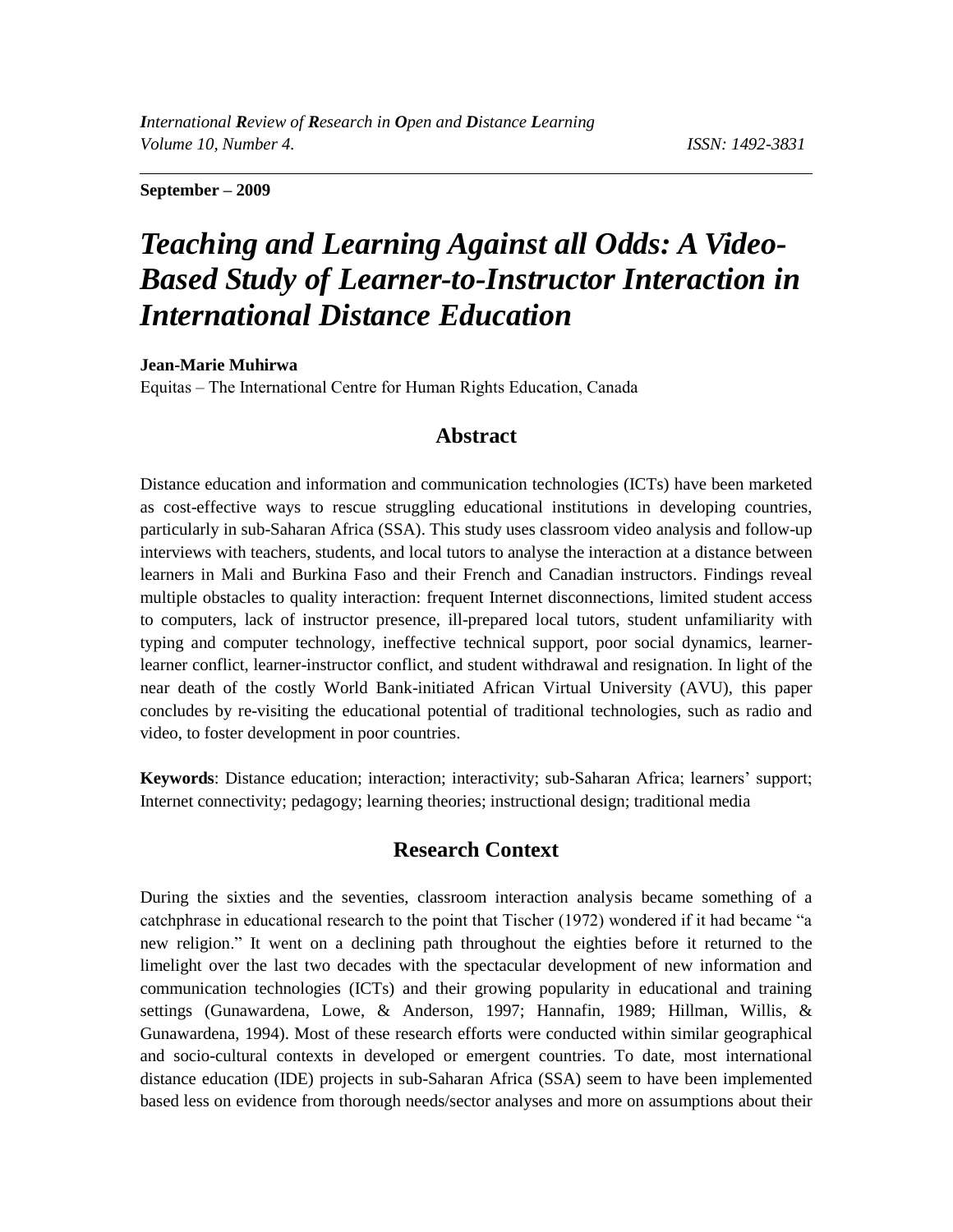potential to rescue the battered educational and training systems in developing countries (Assié-Lumumba, 2004; Sy, 2004). Although many policy papers on IDE have been drafted and material and equipment needs highlighted, a thorough investigation into the less tangible aspects of the process of IDE interaction remains scarce at best. IDE brings to bear a number of hidden sociocultural, historical, political, religious, linguistic, and philosophical distances and assumptions between the two communicating entities that are much harder to bridge than the tangible geographical distances and the ‗digital divide' that IDE is supposed to bridge (Matthewson, 1994). In his definition of the *transactional distance* between learners and instructors, Moore (1997) argues that the notion of distance in DE is not simply a geographic separation of learners and teachers but is, more importantly, a "pedagogical concept." As he puts it,

> It is a concept describing the universe of teacher-learner relationships that exist when learners and instructors are separated by space and/or by time. This universe of relationships can be ordered into a typology that is shaped around the most elementary constructs of the field – namely, the structure of instructional programmes, the interaction between learners and teachers and the nature and the degree of self-directedness of the learner. (p. 22)

Yet empirical evidence and past research suggest that even in traditional face-to-face teaching and learning situations, teachers have a natural tendency to use their own dominant cultural patterns and references (Heath, 1983), which overlook students' alternative ways of knowing (Moodie, 2003).

#### *IDE Projects in Sub-Saharan Africa (SSA)*

Two decades ago, the spectacular development of ICTs revolutionized many areas of the economy and day-to-day life in developed countries. Expectations ran high in the educational sector not only in developed countries but also in developing countries. Technology-based education and training was deemed to be the most cost-effective, cost-efficient way of solving many of the endemic problems in education and training. Nowhere were expectations higher than in SSA. Donor countries and international organizations advocated "bridging the digital divide" as a developmental and ethical necessity to aid countries in SSA to alleviate poverty. Improving education and training in SSA thanks to the delivery of quality IDE or training programmes from some of the most prestigious institutions in the world was given high priority. The study reported here was conducted in Mali and in Burkina Faso, two IDE program recipients, and in Canada, a program provider. Participants were students, administrators, tutors, and technical assistants form the African Virtual University (AVU) and from the Université numérique francophone mondiale (UNFM).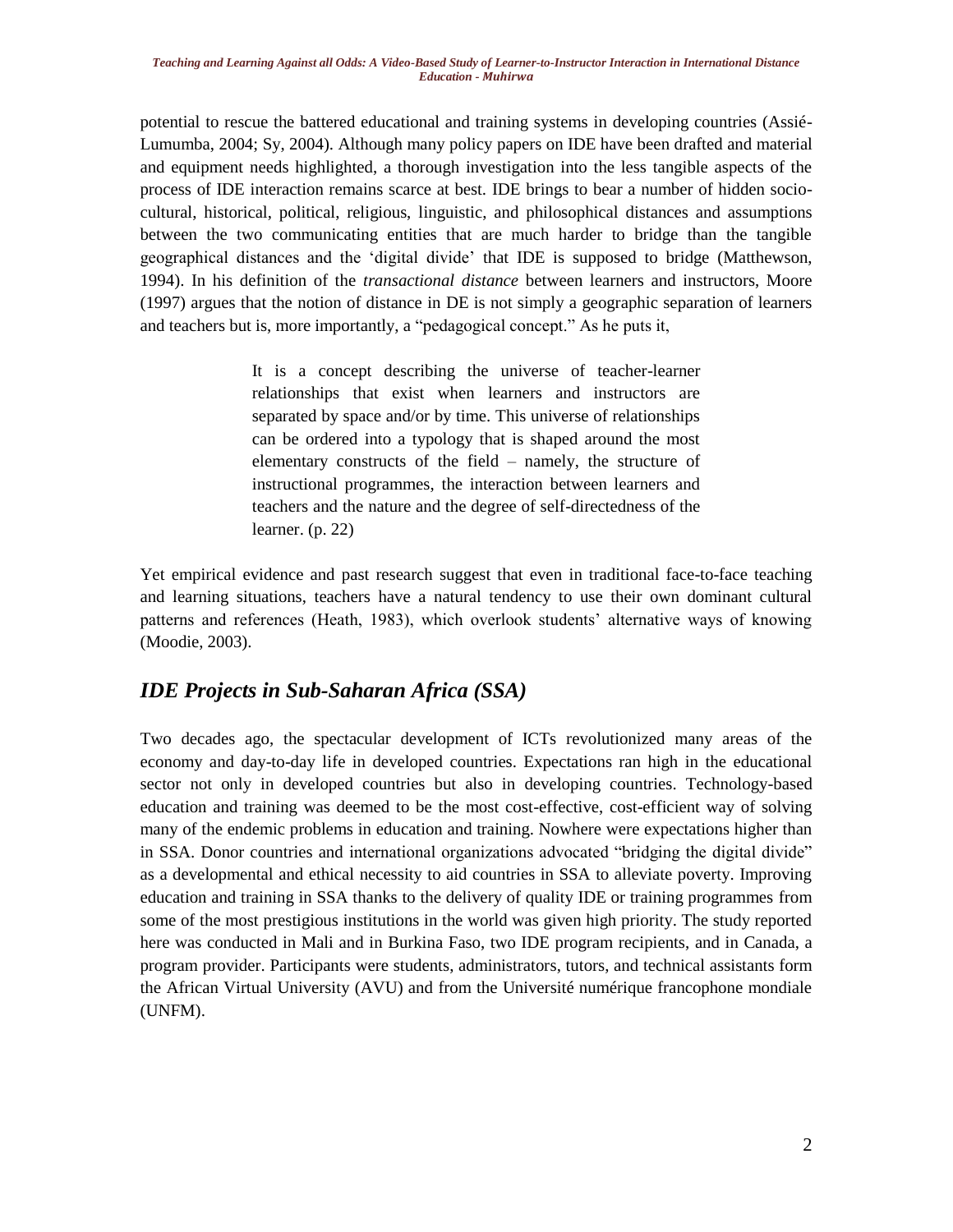# *The AVU*

Funded by the World Bank, the AVU pilot project started in 1997. Fifteen higher education institutions (mostly Anglophone) participated in the initial phase. The AVU's stated lofty goal "to" contribute to efforts to improve education in Africa by harnessing the power of modern information and communication technologies and to position Africa in the wider knowledge society" triggered some controversy (see Amutabi & Oketch, 2003; Munene, 2007). From its head office in Washington, the AVU delivered various undergraduate and short capacity-building programs from Western universities to participating universities in SSA. During its two initial phases, it used a TV-like studio fully equipped to produce multimedia content (text, still images, audio, and video). The delivery system comprised a combination of satellite and Internet technology to allow a one-way transmission of courses.

As of 2003, the AVU transitioned from a World Bank project based in Washington to an African intergovernmental organization headquartered in Nairobi (Kenya). Programs in computer science, in journalism, and in business administration from Western universities were delivered to higher education institutions in SSA via an Internet delivery platform (Interwise), using satellite antennas. French-speaking countries jumped on the AVU bandwagon in 2005. More than a dozen higher education institutions subscribed to a bachelor's program in computer science offered by a Canadian higher education institution through the AVU.

# *The UNFM*

Mali and Burkina Faso were two particularly interesting research sites. Coincidently or not, the UNFM was launched three months prior to the beginning of the AVU's bachelor's program in computer science in these two former French colonies. Targeting francophone higher education and training institutions, the UNFM initiative was stewarded by Cheikh Modibo Diarra, the Malian astrophysicist whose contract as AVU's CEO had been abruptly terminated. The UNFM was co-funded by the Fondation pour l'inovation politique (Fondapol), a French foundation and think tank, and the Pathfinder Foundation for Education and Development, created by Dr Diarra. The clear intention that motivated the creation of the UNFM was to position it as a competitor to the AVU (Loiret, 2005). The UNFM pilot project offered training sessions in tropical medicine to in-service nurses in Mali and in Burkina Faso.

# *The Delivery Method*

The most conspicuous peculiarity of IDE programs destined to SSA is the fact that given the poor infrastructure and lack of ICT equipment within African households the "anytime, anywhere" slogan could not apply. Registered students had still to commute to campuses. In the case of the AVU, when the Internet connection was good, courses consisted of synchronous lectures delivered from Canada. Although the narrow Internet bandwidth did not allow the lecturer's image to be displayed, learners could hear the tutor's voice synchronously while he or she explained PowerPoint slides projected onto a screen situated on the front wall in the classroom.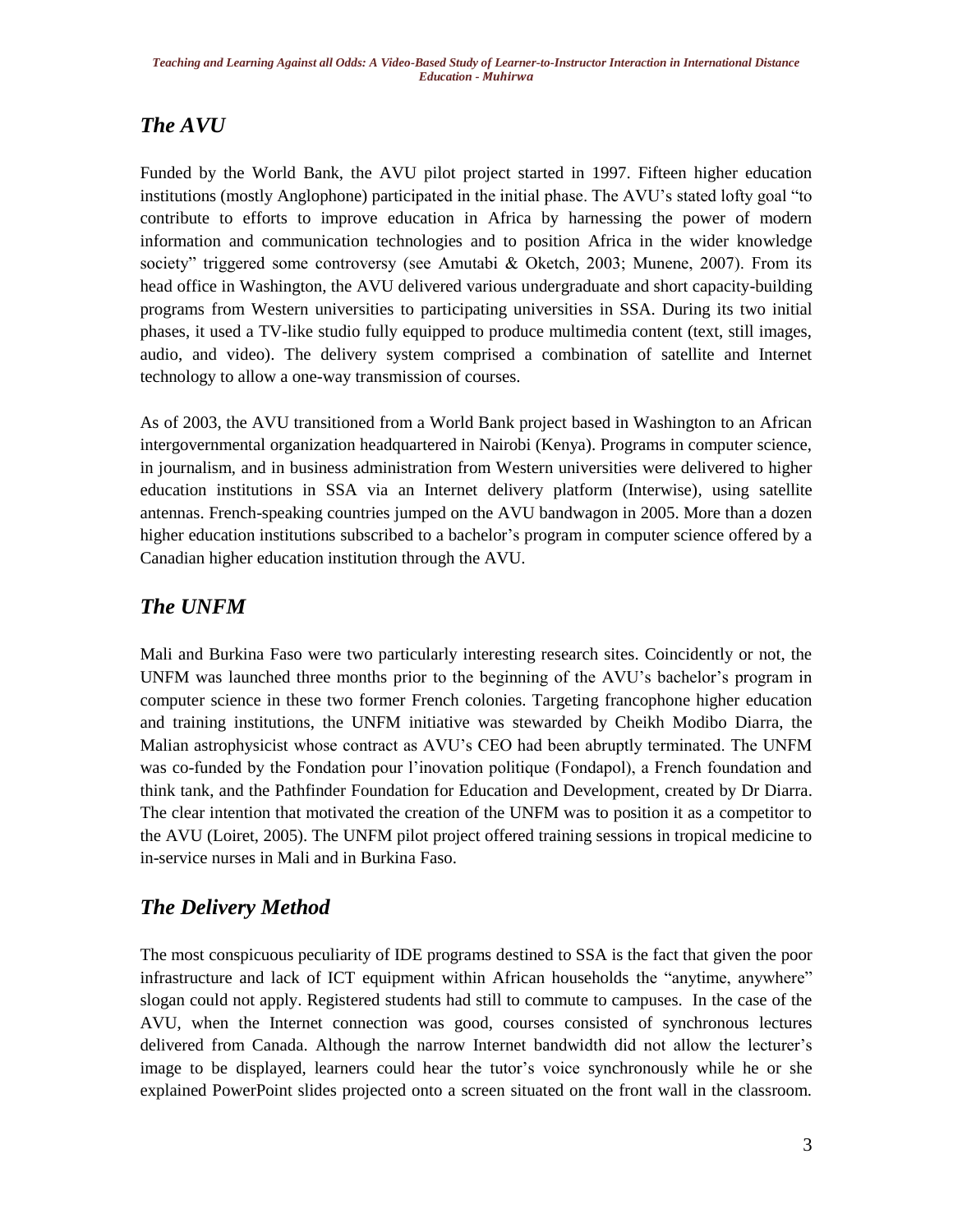Using a hand-like pointer, lecturers could underline, circle, or point to particular items on the slide while explaining course materials. The learners could interact with lecturers using a headset with a microphone, which was connected to the one computer in the classroom. Thus, they could ask questions or answer the tutors' questions synchronously. Given frequent instances of Internet disconnections or power outage, the synchronous version of the delivery was backed up by a WebCT site, where students could find course materials they missed.

The UNFM's delivery system was slightly different. One reputable French health institution provided and delivered lectures. Although students could see their instructors on the screen and hear their voices, no means for oral feedback were provided. As one participant put it, "We watch as if we were watching a TV show." Students could only interact with their distant instructors by typing in their questions or answers using the one computer in the classroom.

This was also the solution AVU students resorted to in the many instances of poor sound quality due to the narrow Internet bandwidth. Given the combination of students' awfully poor typing skills and the novelty of the subject matter, even short interactions with distant tutors would take disproportionate amounts of time and be subjected to numerous distortions. In the case of the UNFM, when the connection did not allow either form of oral or written interaction, back up CD-ROM copies were sent by mail to the students. It could take a few weeks before students got acquainted with the learning materials.

### **Research Questions**

This study explores the interaction process between two groups in IDE contexts, namely lecturers from developed countries (France and Canada) and their students in SSA, who are separated by geographical and other differences, including cultural and linguistic. Given the fact that past studies of interaction focused mostly on interaction within similar cultures on the one hand and the various distances involved in IDE on the other hand, studying international teacher-learner interaction would contribute to the understanding of some of the most important aspects of IDE. According to Yacci (2000), educational interaction is a message loop from the learner's point-ofview, which has two outputs, content learning and affective benefits, and mutually coherent messages from both sides.

Using a triangulation of quantitative and qualitative analysis from video analysis of classroom interaction and follow-up, in-depth interviews with teachers, students, and local tutors, this study analyzed lecturer-to-learner interaction and how it influences learner-to-learner and learner-tolocal tutor interaction.

The following questions guided the study:

- What are the main obstacles to quality instructor-to-learner interaction in IDE destined to SSA?
- How do these obstacles impact learner-to-learner and learner-to-local tutor  $\bullet$ interaction?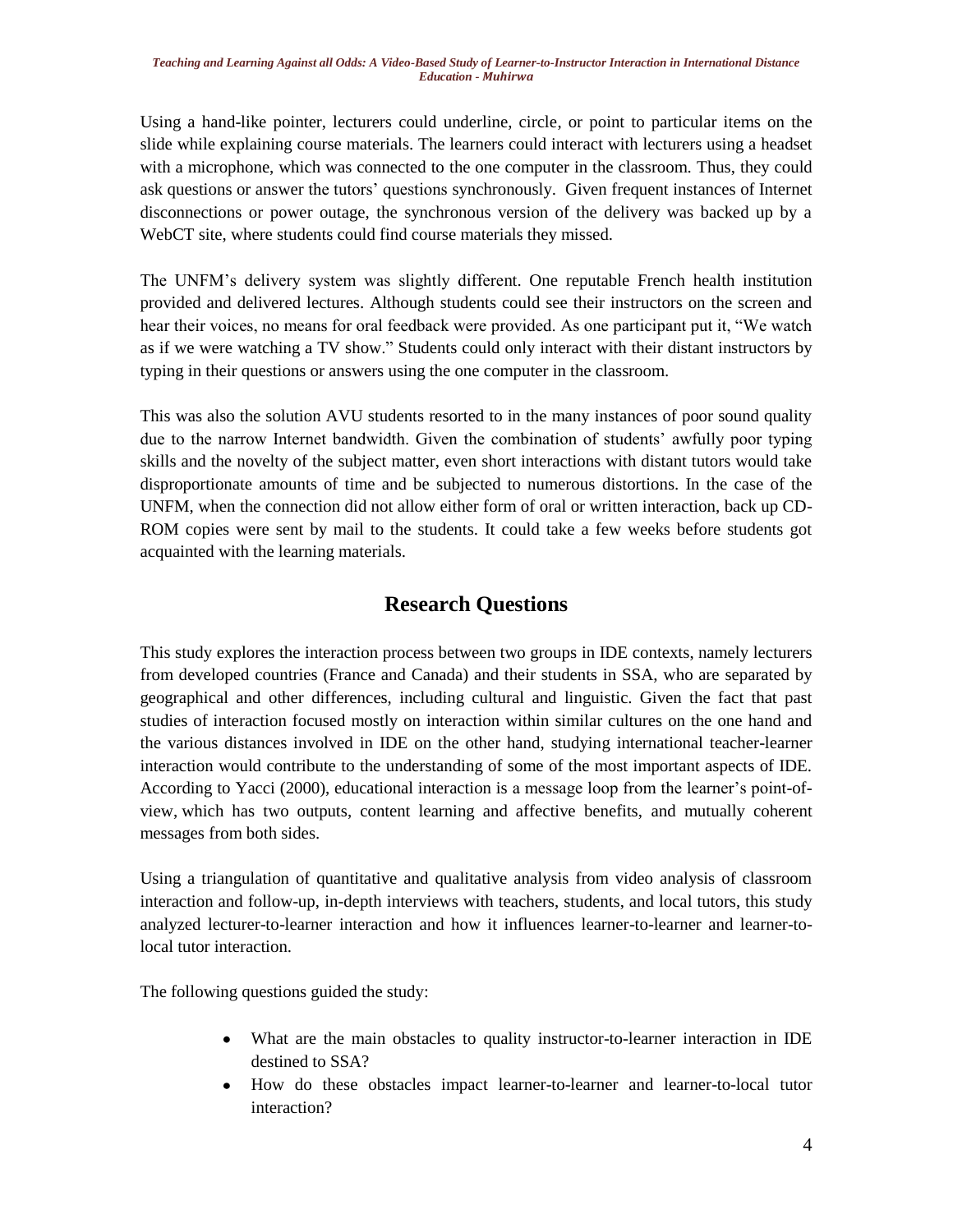Given the scarcity of sound theoretical and empirical foundations to inform policy makers, administrators, and IDE practitioners, it is hoped that findings from this study will be a worthwhile contribution to the understanding and, ultimately, the improvement of IDE.

# **Theoretical Framework: Interaction, Interactivity, and Socio-Cultural Theory of Learning**

Over the last two decades, the rising tide of new information and communication technologies (ICTs) gave impetus to an increased interest in studying interactivity, and this created confusion between *interaction* and *interactivity*, especially in educational and training settings (Reeves, 1999). Although the latter is more related to technology-based communication, the former is more encompassing. It can be applied to computer-based communication (as in human-computer interaction or voice-to-machine interaction) as well as to more traditional forms of human communication. But the two concepts are commonly used interchangeably.

Moore (1989) has classified interaction according to the nature of the entities involved in the interaction process. He identified three main types of interactions: learner-to-instructor interaction, learner-to-learner interaction, and learner-to-content interaction. Because computermediated communication plays an important role in DE, Hillman, Willis, and Gunawardena (1994) later underscored the importance of learner-to-interface interaction.

The seminal work of Vygotsky (1978) was an important contribution to the understanding of the role of interaction in children's learning. Vygotsky theorized that learning consists of a dialectical process of problem-solving experiences shared with someone else (parents, teachers, or peers) through interaction. Subsequent research efforts confirmed how teacher-to-student interaction plays a paramount role in learning and academic achievement (Heath, 1983; Rogoff 1995). Further research pertaining to DE concurred that quality interaction plays a crucial role in students' learning, achievement, satisfaction, and participation (Fulford & Zang, 1993; Insung, Seonghee, Cheolil, & Junghoon, 2002).

More recently, Kress (2003) espoused the socio-cultural theory with respect to new technologies. He argued that technologies are culturally and socially bound modes of representation and communication. In order to convey meaning in specific cultures, their affordances are subject to syntax and grammatical rules that make them understandable in the culture of local people. According to Kress (2003), "Cultures work with these material affordances in ways which arise from and reflect their concerns, values and meanings." (p. 45). This is consistent with the Vygotskyan socio-cultural theory of learning.

# *Learning Styles*

Socio-cultural learning theory underscores how culture and cultural artefacts teach people what to think and how to think by providing them with *tools of intellectual adaptation*. Thus, they play an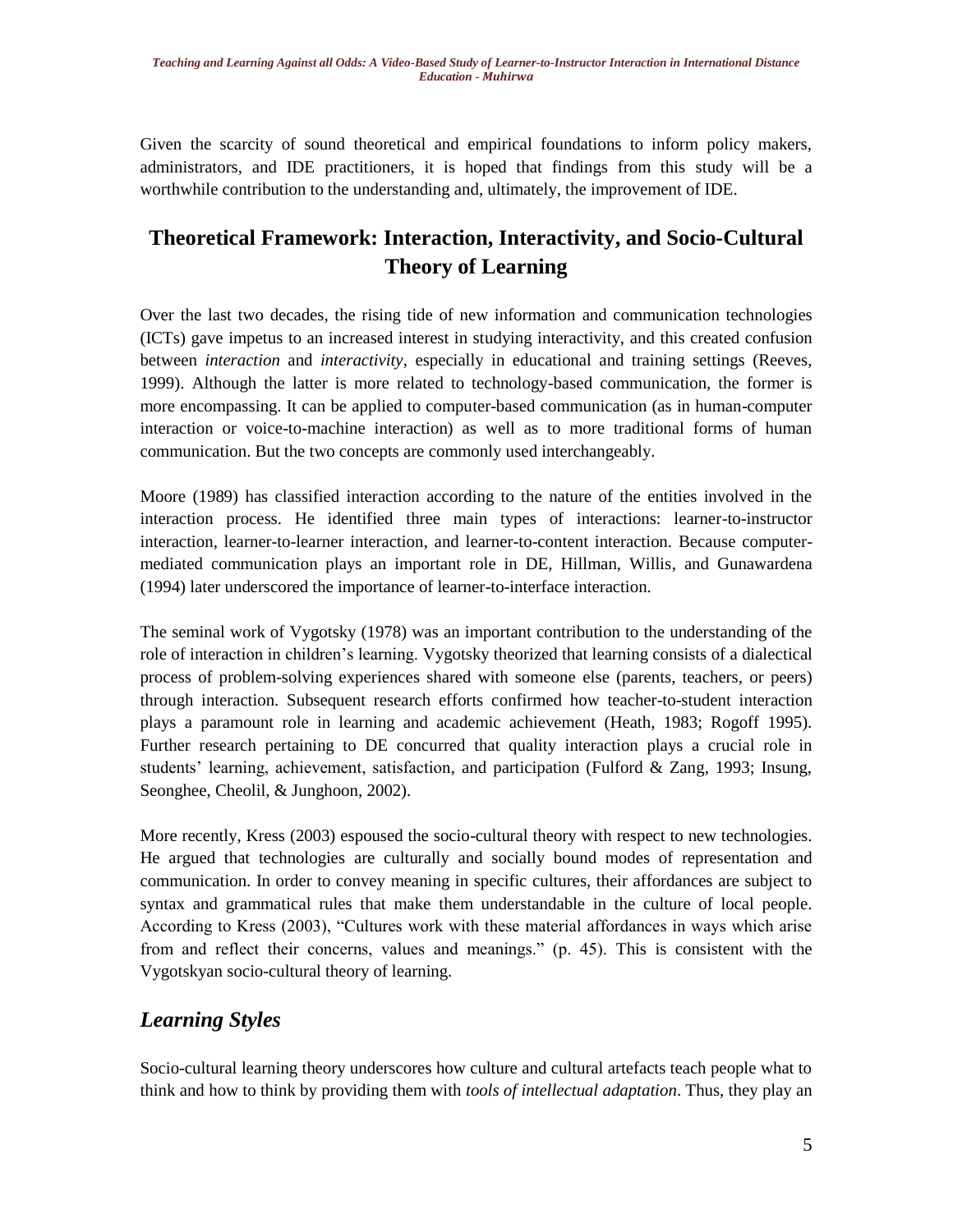important role in shaping students' learning styles. For example, students from SSA, arguably the most oral culture in the world, will be more likely to learn through oral interaction than their Western instructors who were shaped by a more visual culture. As a consequence, instructors and learners will face a learning style mismatch, which, if not addressed, will hinder learning. As Jorgensen (2006) puts it, when it comes to learning in diverse or cross-cultural contexts, "one size does not fit all."

#### *Multimedia Learning Theories*

One of the most remarkable features of multimedia learning is the potential it offers to use both auditory and visual modalities to convey meaning and enhance learning. Taking into account the constraints of working memory and its complex relationship with long-term memory during the process of retrieval, storage, and retention of information for learning purposes, cognitive psychologists have developed a number of theories that enunciate the guidelines for optimal integration of verbal and visual information for learning. Over the last thirty years, multimedialearning theories have contributed to the improvement of our understanding of conditions under which the design and delivery of learning materials can be successful. For example, according to dual-coding theory (Clark & Paivio, 1991), presenting information both in visual and verbal forms enhances learning and recall. Cognitive load theorists (Leahy, Cooper, & Sweller, 2004; Sweller, Van Marriënboer, & Pass, 1998) further posit that problem-solving and learning are enhanced or impaired depending on how cognitive resources are focused and used according to the limited processing capacities of working memory. As Chandler and Sweller (as cited in Leahy, Cooper, & Sweller, 2004) summarize, "Traditional methods of instructional design based upon visual elegance, common sense, and convenience are rendered ineffectual‖ (p. 91). In the following pages, I analyze to what extent this body of theoretical frameworks has been taken into account in the design and the delivery of IDE projects in SSA.

### **Methods**

#### *Data Collection*

The set of data used in this study was collected from December 2005 to February 2006. Participants were university students from Mali and Burkina Faso taking an undergraduate IDE programme in computer science offered by a Canadian higher education institution and an inservice nurse training programme in tropical medicine offered by one French health institution. Prior to undertaking the fieldwork, I had the opportunity to live and work in Mali and Burkina Faso. Thus, I had a chance to witness the early implementation stages of the two IDE projects in both countries. I created rapport with potential participants for twenty months prior to the beginning of data collection. Data were videotaped using a Sony DCR-TRV 510 Digital 8 video camera equipped with a sensitive built-in microphone and a foldable 5-inch colour screen monitor. The fact that the camera was equipped with a night shot option that provided perceptible black and white images even in very low luminosity was very helpful. Most of the time, dark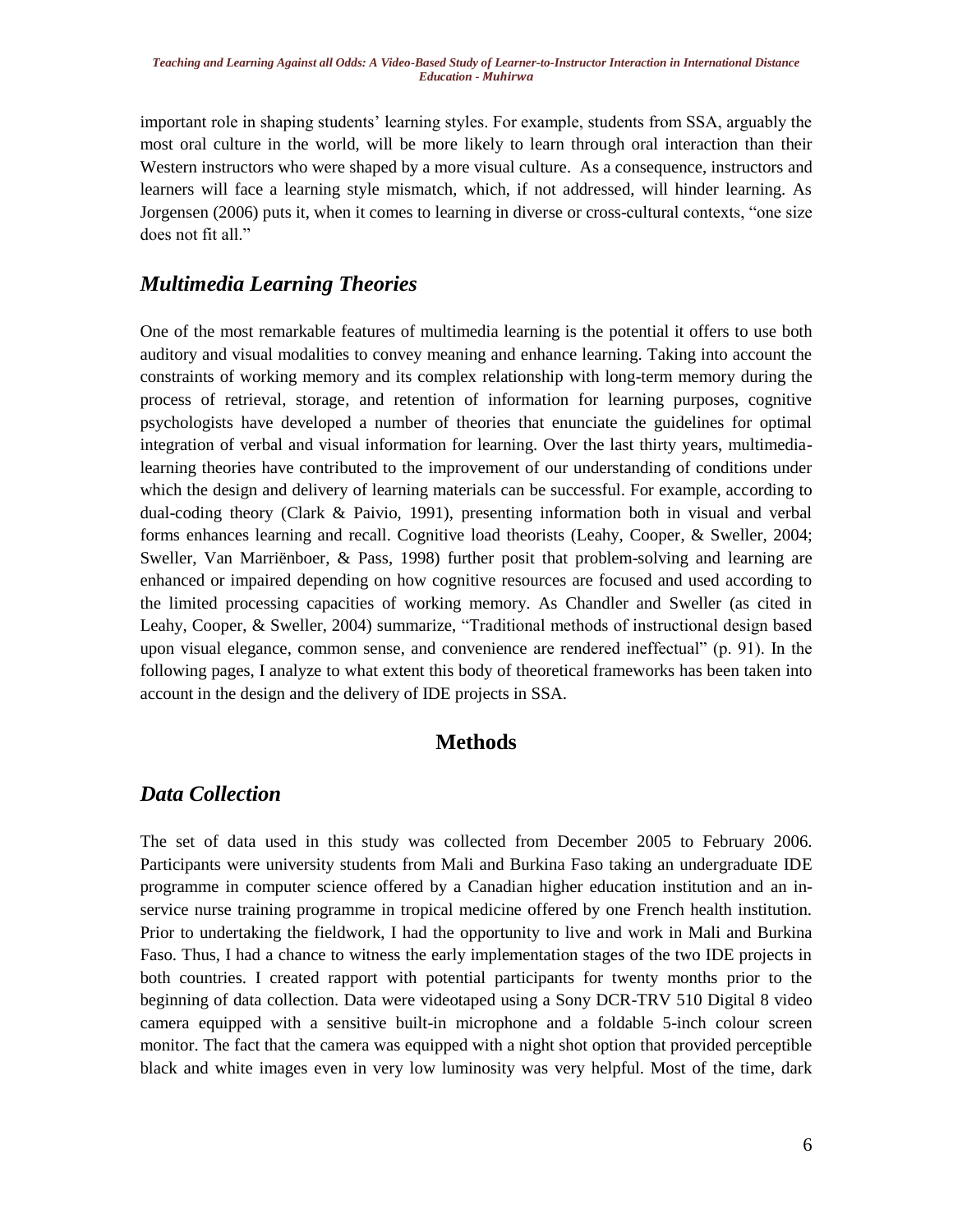curtains had to be closed in order to allow the students a better view of the PowerPoint slides or images on the central screen in their classrooms.

Twenty hours of Hi 8 videotape footage were recorded. A headset was used to monitor sound quality. The video and tape recorder functioned on battery most of the time. This allowed me more freedom to move around if necessary while reducing obtrusiveness. In order to preserve participants' anonymity, the video camera was placed on a tripod in the back of the classroom. The camera position, shooting from the back with the learners in the foreground while at the same time showing the lecturers' actions on the screen at the front of the classroom, was consistent with this study's focus on lecturer-to-student interaction (Erikson, 2006). Various camera movements (zoom in/zoom out; right/left panels) allowed me to focus on any point of the classroom where the interaction was happening. After shooting, the more significant instances of interaction were selected and shown to small groups of three or four students on my MacIntosh PowerBook G4 laptop computer screen, which was connected to the camcorder by a firewire cable. Students' comments were recorded on audiocassettes. The same procedure was used with lecturers in Canada.

### *Data Analysis*

This study followed a "whole-to-part" or inductive approach to video data analysis (Erikson, 2006; Nastasi, 1999). The 20-hour (72,000-second) videotaped materials were reviewed in real time on a PowerBook G4 laptop computer screen connected to a TRV 550 Sony camcorder by a firewire cable. Clips of interactions relevant to this study's research questions were isolated and saved in Quick Time video format in such a way as to allow further analysis using HyperResearch, a qualitative analysis package.

Given the frequent Internet disconnection and power failures, the continuous clock feature provided complementary information about time lapses between disconnections or power outages. Following Erikson's (2006) inductive procedure and Nastasi's "videotaped critical incident" approach (1999, p. 23), instances of interaction located during the first integral viewing were isolated and saved in QuickTime Player format, which was compatible with HyperResearch.

Given this study's research questions, all instances of tutor-to-learner interaction during the recorded 20 hours were considered as "videotaped critical incidents" to be further analyzed. Straight lectures with no observable lecturer-to-learner interaction were not considered for analysis.

### **Results**

### *A Quantitative Overview*

The first step of the analysis consisted of establishing a quantitative overview of the interaction time. Table 1 below illustrates the results from a preliminary analysis yielded by the time code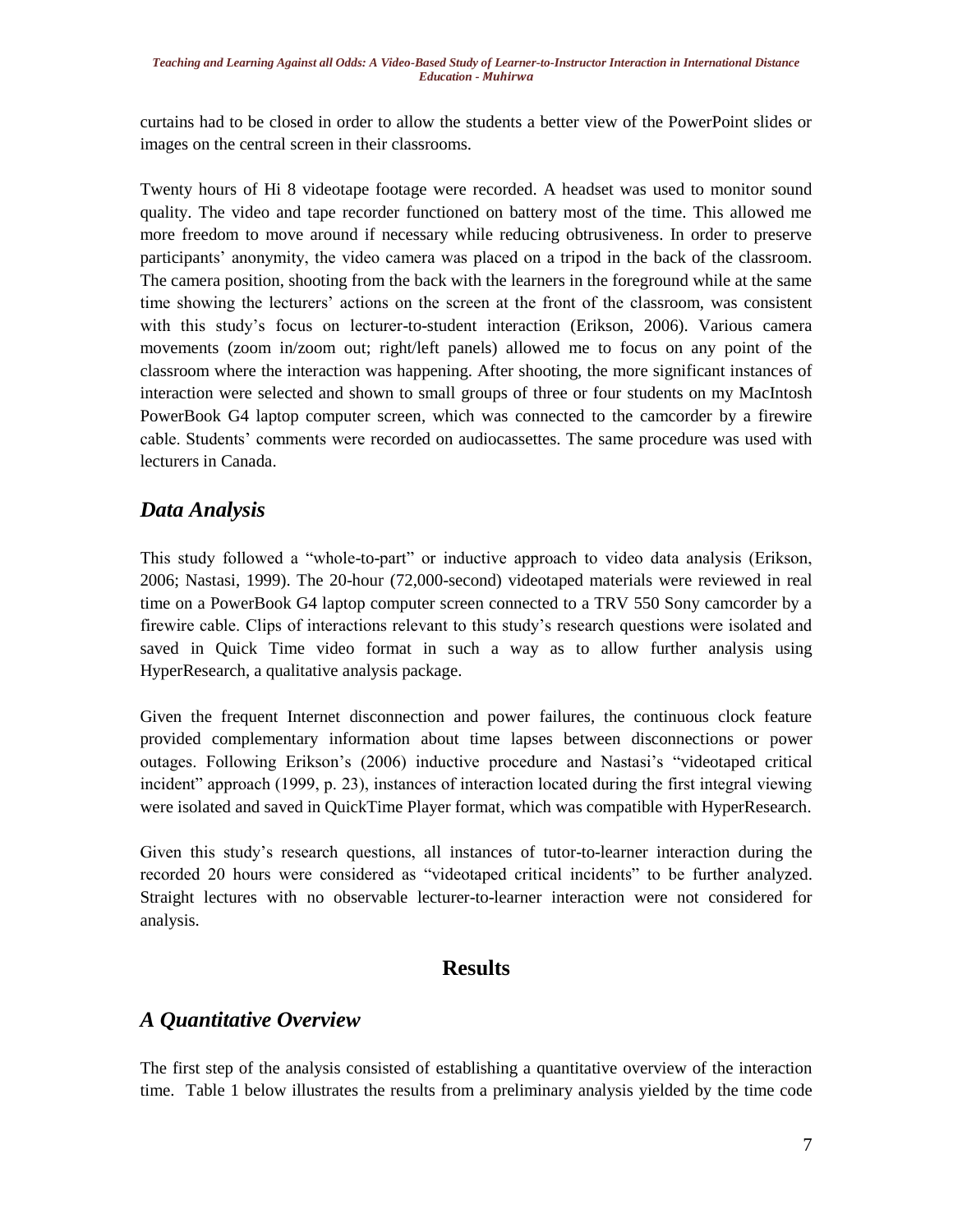counter and the camera clock readings from the selected video clips. It shows that during 20 hours, there were little more than 28 minutes of instructor-to-learner interaction at the AVU (1, 721 seconds or 2.3% of the interaction time) and 69 minutes at the UNFM (4,147 seconds or 5.7% of the interaction time). In addition, Internet disconnections stand out as the main challenge to lecturer-to-learner interaction. With respectively 1.2% and 3% at the AVU and at the UNFM, the Internet connection problems occur more often than any interaction. The table shows also that most of the time lecturers use the very limited interaction opportunities to instruct more or to allow students to explain (1.1% for the AVU and 1.4% of the time at the UNFM).

The overall students' participation is limited to a mere 0.4 % of the interaction time for the AVU and 1.3% for the UNFM. Furthermore, these results show that part of this precious interaction time is wasted in disagreement between students (0.3% of the time at the AVU and 0.4 % at the UNFM).

#### Table 1

| <b>IDE Project</b> | <b>WHO</b> | Interaction<br>rationale     | Duration<br>(sec) | Percent      |                                                           |
|--------------------|------------|------------------------------|-------------------|--------------|-----------------------------------------------------------|
| <b>AVU</b>         | Instructor | Explain                      | 583               | 0,8          |                                                           |
|                    |            | Instruct                     | 231               | 0,3          |                                                           |
|                    |            | Question                     | 29                | 0            | 2500                                                      |
|                    |            | Answer                       | 34                | 0            | 2000                                                      |
|                    |            | Probe                        | 62                | 0            | 1500                                                      |
|                    |            | Repeat                       | 23                | 0            | 1000                                                      |
|                    |            | Solve Pbms                   | 299               |              | 500<br>п                                                  |
|                    |            |                              |                   | 0,4          | 0<br>Citabete Basicutor<br>Disagreewist Tork AV           |
|                    |            | <b>Total Instruct</b>        | 1261              |              | Solvezione<br>Etalain<br>Question<br>Probe<br>Ask quest   |
|                    | Student    | Ask quest                    | 92                | 0,1          |                                                           |
|                    |            | Repeat                       |                   |              |                                                           |
|                    |            | quest                        | 17                | 0            |                                                           |
|                    |            | Answer                       | 14                | 0            | Interaction rational                                      |
|                    |            | Silence                      | 30                | 0            |                                                           |
|                    |            | Challenge                    |                   |              |                                                           |
|                    |            | Instructor                   | 41                | 0            |                                                           |
|                    |            | Disagree w/                  |                   |              |                                                           |
|                    |            | instructor                   | $\overline{7}$    | 0            |                                                           |
|                    |            | Disagree                     |                   |              |                                                           |
|                    |            |                              |                   |              |                                                           |
|                    |            | w/stu                        | 259               | 0,3          |                                                           |
|                    |            | <b>Total Stud</b>            | 460               |              |                                                           |
|                    |            | <b>TOTAL AVU</b><br>Internet | 1,721             | 2,3          |                                                           |
|                    |            | disconnect                   | 918               | 1,2          |                                                           |
| <b>UNFM</b>        | Instructor | Explain                      | 781               | $\mathbf{1}$ |                                                           |
|                    |            | Instruct                     | 332               | 0,4          |                                                           |
|                    |            | Question                     | 16                | 0            |                                                           |
|                    |            | Answer                       | 802               | 1,1          |                                                           |
|                    |            | Probe                        | $\mathbf 0$       | 0            |                                                           |
|                    |            |                              | $\pmb{0}$         | 0            | 2500                                                      |
|                    |            | Repeat                       | 744               |              | 2000                                                      |
|                    |            | Solve Pbms                   |                   | $\mathbf{1}$ | 1500<br>1000                                              |
|                    |            | <b>Total Instruct</b>        | 3,135             |              | 500<br>$\mathbf 0$<br>Craigean Development of United      |
|                    | Student    | Ask question                 | 122               | 0,1          | Probe<br>Ask question<br>Question<br>SolvePons<br>Explain |
|                    |            | Repeat                       | $\mathbf 0$       |              |                                                           |
|                    |            | quest                        |                   |              |                                                           |
|                    |            | Answer                       | 546               | 0,7          |                                                           |
|                    |            | Silence                      | $\pmb{0}$         | 0            | Interaction rationale                                     |
|                    |            | Challenge                    |                   |              |                                                           |
|                    |            | Instructor                   | $\mathbf{0}$      | 0            |                                                           |
|                    |            | Disagree w/                  |                   |              |                                                           |
|                    |            | instruct                     | $\mathbf{0}$      | $\mathbf 0$  |                                                           |
|                    |            | Disagree                     |                   |              |                                                           |
|                    |            | w/stu                        | 344               | 0,4          |                                                           |
|                    |            | <b>Total Stud</b>            | 1,012             |              |                                                           |
|                    |            | TOT UNFM                     | 4,147             | 5,7          |                                                           |
|                    |            | Internet                     |                   |              |                                                           |
|                    |            | disconnect                   | 2181              | 3            |                                                           |
|                    |            |                              |                   |              |                                                           |

*Mean and Percentage Duration for Interaction Events (20 Hours Video-Recorded)*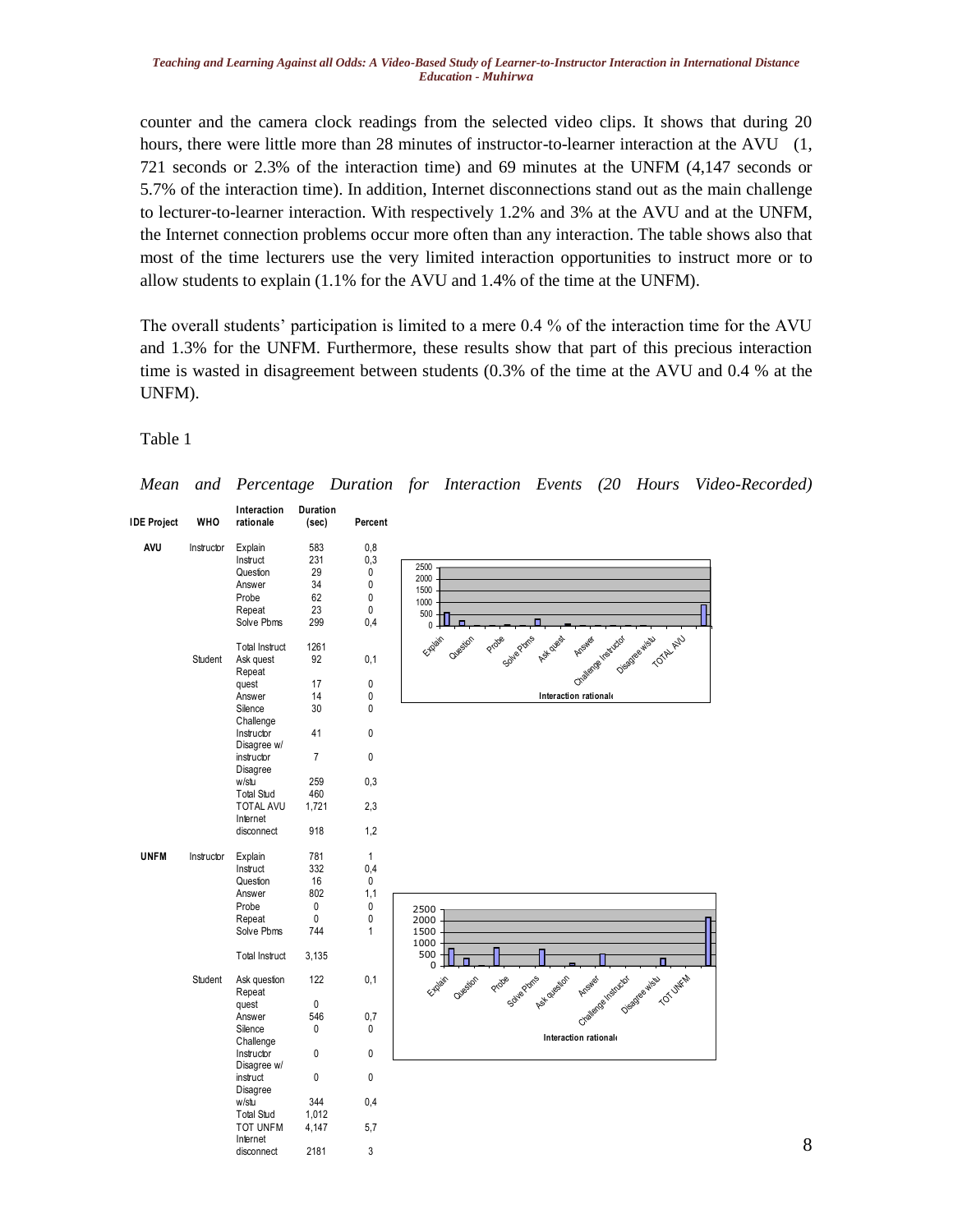### *Qualitative Analysis*

The coding process used the HyperResearch qualitative analysis package. Its video analysis feature allows the analyst to select parts of the video materials under scrutiny and assign them codes. Particular aspects of interaction consistent with the research questions were thus selected and coded. The main findings from qualitative analysis of the video footage largely corroborated the quantitative findings. They are discussed below.

### *Internet Connectivity*

 $\overline{a}$ 

There are numerous consequences to the very high frequency of Internet disconnections the quantitative data showed above. They result in a variety of interaction problems such as poor sound quality, poor PowerPoint slides or image readability, long question-response lag time, question-answer overlap, or numerous repetitions before students or teachers make themselves understood. These technology-related problems impair instructor-to-learner interaction. Even during those periods when the Internet connection is supposed to be working, its narrow bandwidth does not allow clear instructor-to- learner communication. This results in a waste of time, and sometimes signs of frustration if not exasperation from both students and instructors are observable. Consider the following exchange between the AVU computer science instructor and one of his students in Ouagadougou:

| 1. | Student:                        | There is another question When you have a polynomial function and |
|----|---------------------------------|-------------------------------------------------------------------|
|    | $\lceil \cot \text{off} \rceil$ |                                                                   |
|    |                                 | $(15 \text{ sec } 12)^{1}$                                        |
| 2. | Instructor:                     | What kind of function do you want to find?                        |
|    |                                 | $(18 \text{ sec } 10)$                                            |
| 3. | Student:                        | If I have a polynomial function [Cut off]                         |
|    |                                 | $(19 \text{ sec } 38)$                                            |
| 4. | Instructor:                     | Do you want to find it in MathLab <sup>2</sup> ?                  |
|    |                                 | $(20 \text{ sec } 11)$                                            |
| 5. | Student:                        | No, no, Monsieur. It does not have anything to do with MathLab    |
|    |                                 | $(16 \text{ sec } 23)$                                            |
| 6. | Instructor:                     | IS IT A FUNCTION IN MATHLAB OR?                                   |
|    |                                 | $(13 \text{ sec } 56)$                                            |
| 7. | Student:                        | IT HAS NOTHING TO DO WITH MATHLAB, MONSIEUR                       |
|    |                                 | $(13 \text{ sec } 39)$                                            |
| 8. | Instructor:                     | $O$ kay                                                           |
|    |                                 | $(10 \text{ sec } 34)$                                            |
| 9. | Student:                        | When I have a polynomial function [Cut off]                       |

<sup>1</sup> Time is expressed in minutes, seconds, and one-hundredth of seconds. The time between brackets represents the response lag time when it is situated between two lines of replies. It represents the duration when situated at the end of the reply. The duration was not mentioned for short replies of less than 10 seconds.

<sup>&</sup>lt;sup>2</sup> A programming language that is believed to be faster than traditional languages such as C and C++.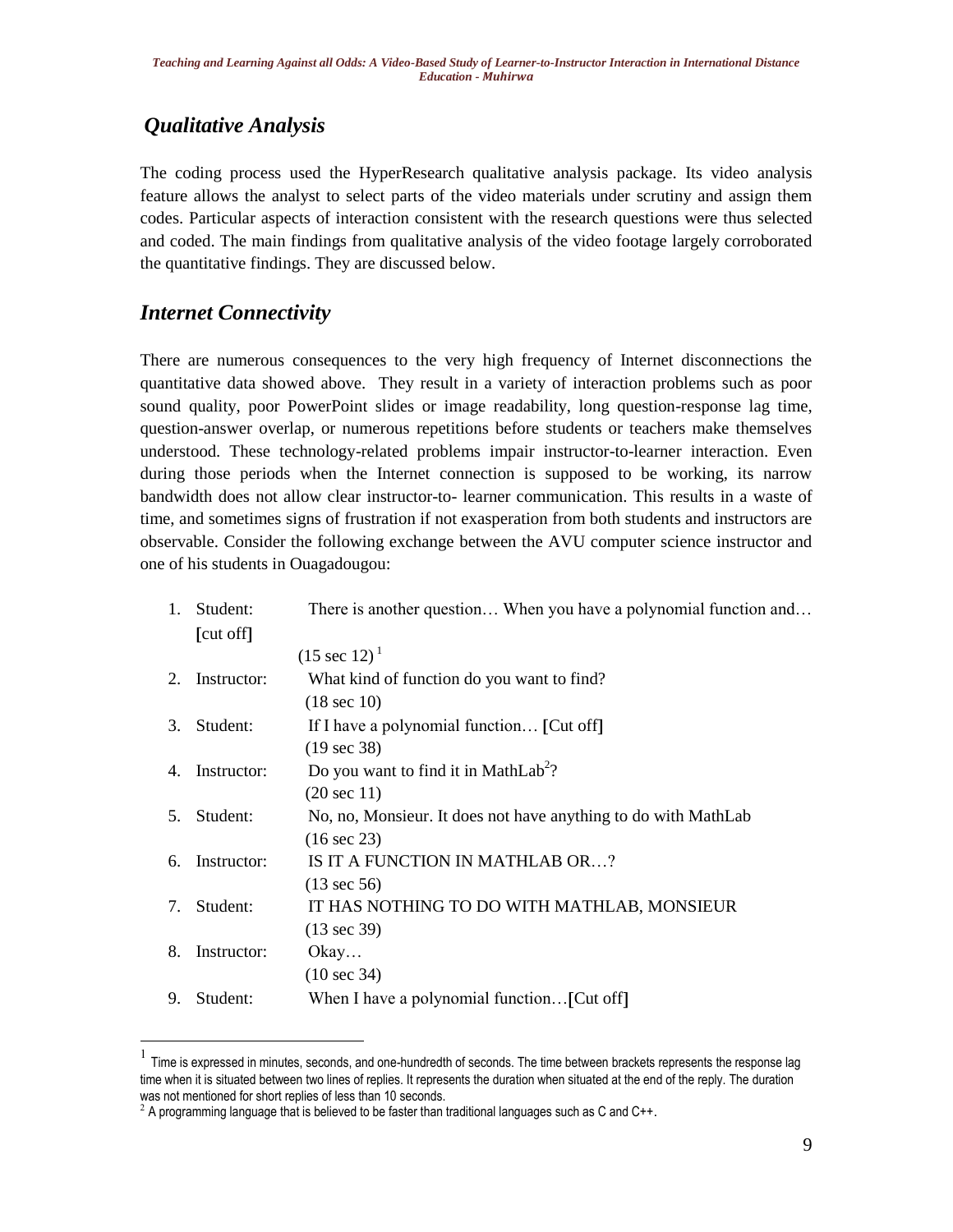|                                                                                        | $(15 \text{ sec } 19)$                                                              |
|----------------------------------------------------------------------------------------|-------------------------------------------------------------------------------------|
| 10. Instructor:                                                                        | YES, GO ON. I'M LISTENING TO YOU                                                    |
|                                                                                        | $(17 \text{ sec } 26)$                                                              |
| 11. Student:                                                                           | And then I want to derive two other functions from the original                     |
|                                                                                        | functionsIs that all I need? (20 sec 14)                                            |
| Yes, that's all you need It depends on what you want to do with the<br>12. Instructor: |                                                                                     |
|                                                                                        | function [] Have I answered to your question? $(5 \text{ min } 25 \text{ sec } 19)$ |
|                                                                                        | $(9 \text{ sec } 58)$                                                               |
| 13. Student:                                                                           | Yes, Sir. Thank you very much.                                                      |

As the excerpt shows, the quality of synchronous online communication is very poor. It took eleven replies and almost three minutes (178 seconds) before the instructor understood the question he was being asked. Sometimes, the Internet connection was so bad that IDE lecturers would have no other choice than to stop teaching altogether even though the Internet was supposed to be working.

The capitalized replies in the excerpt above stand for a heightened tone of interaction betraying frustration or exasperation, which poorly serves content learning and affective benefits, the necessary outputs of educational interaction (Yacci, 2000). This situation does not sit well with multimedia learning theories, dual coding theories, and the importance of quality feedback from students' questions, discussed earlier in this text. Moreover, these technology-related problems were predictable. It is well documented that the African continent remains the most unwired part of the world. For example, although Africa has approximately 12% of the world's population, it has only 2% of the global telephone network (Darkwa & Mazibuko, 2000). In addition, most of its internal communications (video, voice, data) have to transit through Western countries, rendering the cost of communications more expensive than anywhere else in the world, and this is particularly true for higher education institutions, as explained by Gakio (2006):

> The average African university has bandwidth capacity equivalent to a broadband residential connection available in Europe, pays 50 times more for their bandwidth than their educational counterparts in the rest of the world, and fails to monitor, let alone manage, the existing bandwidth for educational purposes. As a result, what little bandwidth that is available becomes even less useful for research and education purposes. (p. 3)

This technological landscape makes the kind of synchronous IDE instruction offered by the AVU and the UNFM seem inappropriate in SSA.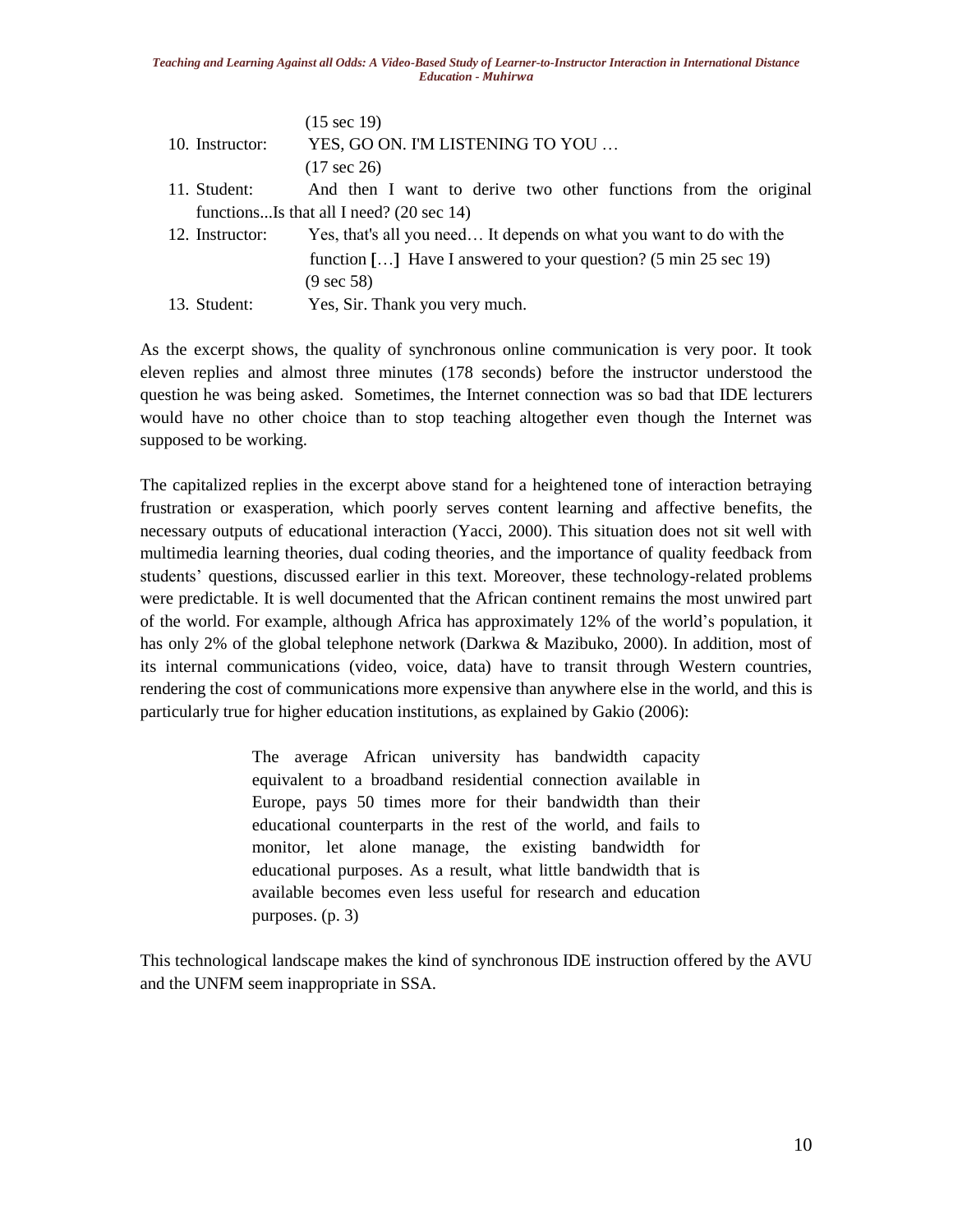### *Poor Pedagogy and Human Touch*

In addition, instructors appear to be unprepared to handle this kind of situation. For example, as mentioned earlier in this text, students at the UNFM could only listen to and watch their lecturers on the screen without any possibility to interact with instructors orally. This does not make them less vulnerable to the poor quality of the Internet connection, and their instructors do not seem better prepared to handle the situation than AVU instructors. Confronted with a technical problem, which prevented her from showing the PowerPoint slides that constituted her only teaching material, one UNFM instructor candidly told her students,

> I am a little bit… I do not even have a print copy to back me up. I am a bit… I am speechless… This problem will be fixed! We will fix it! So, while we are trying to fix this problem, you can use this time to discuss health policy matters in your two countries. (Tape #1, UNFM Bamako, 14/12/2005, Time Code: 11:16:18 -11:18:31)

As the video footage shows, it took 38 minutes before the problem was fixed. From this point on, in an attempt to catch up on time, the instructor used the remaining 23 minutes for a straight lecture with no interaction whatsoever with the students. As a result, the learners did not seem to pay any attention to the lecture. Some of them were chatting; others took a nap or played with computer screens sitting in front of them. Only a few struggled to follow the straight lectures when the Internet connection allowed it. UNFM students in Bamako deplore the pedagogic situation as follows:

> Au niveau pédagogique nous trouvons des faiblesses notamment en dispensation des cours magistraux par des professeurs occidentaux. Pas de dialogue direct entre formateurs et formés; pas d'encadreurs du côté malien sur le terrain.

> On a pedagogic level, we find weaknesses in the way foreign lecturers carry out their DE teaching. There is no direct interaction between the lecturers and the students and there are no local tutors in Mali. (Focus group interview, Bamako, 15/12/2005)

The lack of local tutors is one of the students' most serious preoccupations in the two IDE projects. Yet, DE literature insists on the importance of the tutor in the student support process (Dhanarajan, 2001; Lentell, 2003). In Ouagadougou, UNFM students share the same view as their counterparts in Bamako but they emphasize "le manque de chaleur humaine entre enseignants et enseignés" [the lack of human touch between students and their instructors].

The lack of social presence and human touch is a problem that has dogged online DE for many years. Even in developed countries' learning environments, more attuned to individualism, Gunawardena and Zittle (1997) suggested that social presence is a predictor of learners'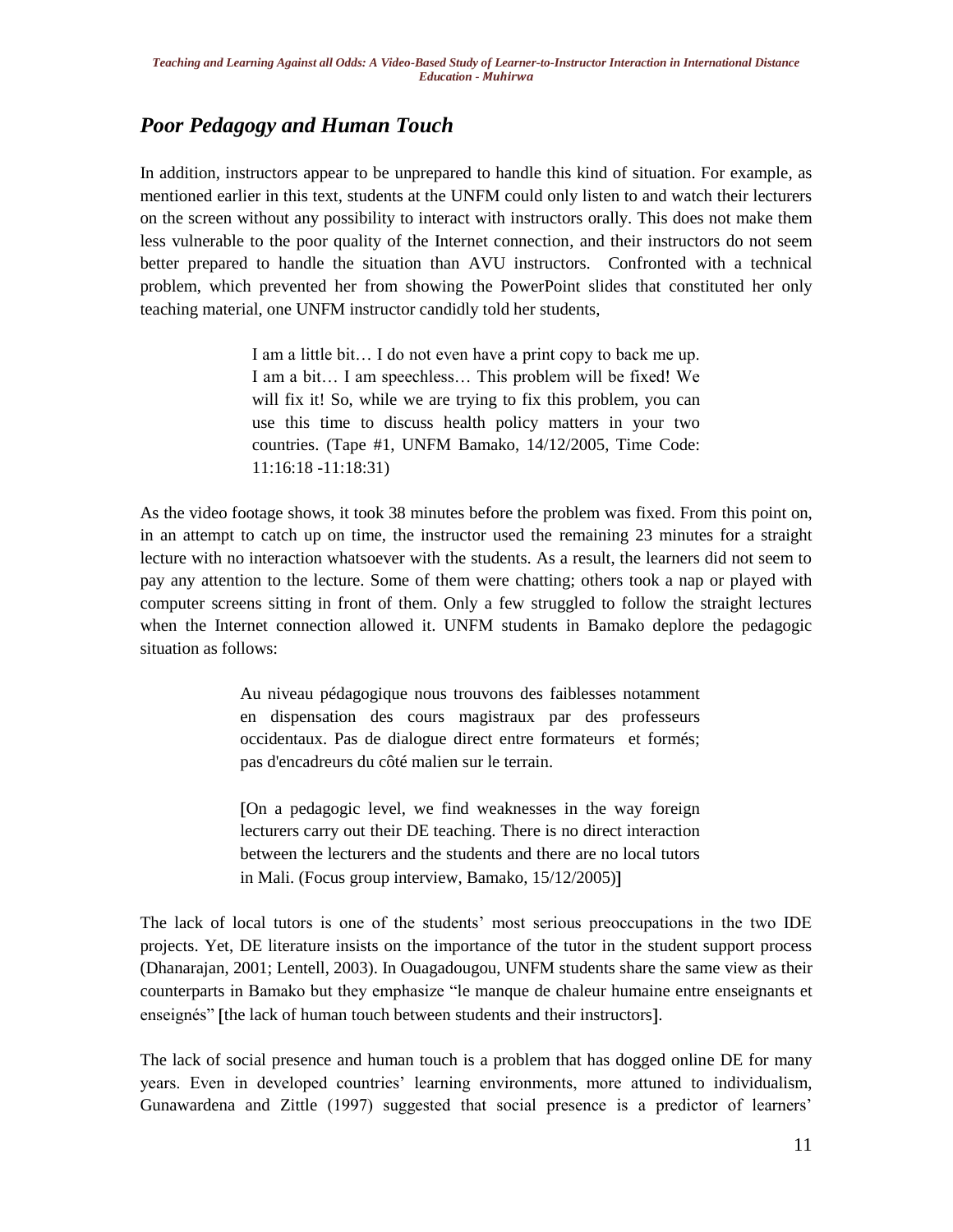satisfaction in online learning environments. This can be assumed to be even more the case with students from SSA, who are familiar with a collective lifestyle within extended families in villages and in urban settings.

Some AVU students liken their lectures to "listening to the radio with a high level of interference" [C'est comme écouter la radio avec beaucoup de parasites]. One AVU official goes even further in deploring the pedagogic approach taken by his institution and warns against its dire pedagogic consequences on students' learning:

> There is an unfortunate and ultimately damaging perception that the process of developing e-Learning simply requires that existing teaching materials (usually antiquated lecture notes) be digitized and put online. This 'digital dumping ground' will result in the development of extremely poor quality online teaching and learning and will contribute nothing to higher education in Africa nor to the AVU's mission. (Bateman, 2004, p. 5)

# *Students' Unfamiliarity with Technology and Poor Support*

At the UNFM, students can interact with their instructors only by typing their questions or answers. This is also the case at the AVU in the many instances when the sound quality is too poor to allow synchronous oral communication. One instructor with exceptional typing skills says sound problems forced him to practice a mixed form of communication with his students. He frantically types in every word he utters. He says this form of interaction is less frustrating for him and for the students, especially when sound quality is poor. Students say they appreciated this instructor's strategy.

Nonetheless, this brings to the fore the problem of students' poor typing skills. For example, it took 145 seconds (more than two minutes) for UNFM students in Bamako to type the following three short questions (23 words):

- Qu'est ce qu'un vaccin thymo-indépendant? What is a thymoindependent vaccine?
- Qu'est ce qu'une valence vaccinale? [What is a vaccine valence?]
- Que veulent dire les procedures de contrôle de qualité vaccinale? [What do vaccine quality control procedures mean?]

The typing speed of UNFM students could be estimated at 9 words-per-minute (WPM). Given this poor typing performance, the fact that at the UNFM instructor-to-student interaction happens only in writing could explain why it looks like the UNFM has more than twice the interaction time at the AVU (see Table 1 earlier in the text).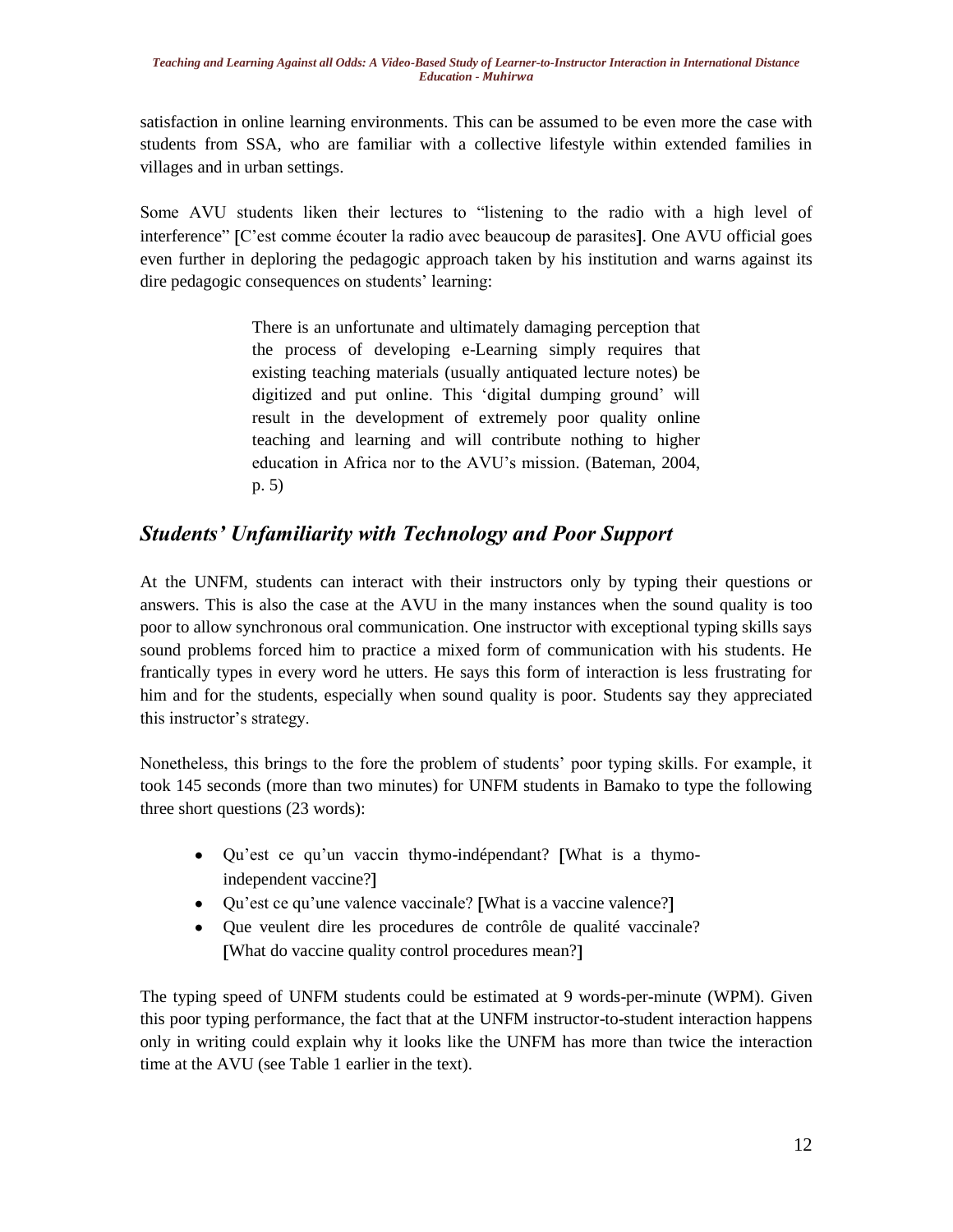At the AVU in Ouagadougou, it took one student 153 seconds to type in the following 18-word definition of the exploitation system of a computer:

> ―Un système d'exploitation est utilise pour gérer des logiciels, piloter l'ordinateur, gérer l'interface entre l'utilisateur et le materiel."

> An exploitation system is used to coordinate software, pilot computer, and manage the interface between the computer and its user.] (Figure 1 is an illustration of this episode.)

This performance of 7 WPM is even lower than that of the UNFM. But contrary to the UNFM, most AVU instructors do not rely exclusively on written interaction. They give precedence to oral interaction despite its numerous problems.

Karat, Havelson, Horn, and Karat (1999) estimate that the performance of the average computer user is 33 WPM for transcription and 19 WPM for composition. Isokoski and Linden (2004) found that working in a foreign language lowered text transcription performance. They documented that Finnish people were 16% slower and made more typing errors while typing English than while typing Finnish. This phenomenon might be at play with students from SSA. Although they have a good command of the French language, Voltaire's language remains foreign to them.

In addition, the majority of IDE students confessed they had the opportunity to use a computer keyboard for more than half an hour for the first time when they started their IDE program. Taken together, these considerations might explain why IDE students in SSA have less than half the typing performance of the average computer user.

More importantly, from a pedagogy standpoint, it should be noted that the questions and answers above belong to the lowest levels of Bloom's Taxonomy of Educational Objectives (1956). They are about *knowledge* and *comprehension*. Thus they fall short of addressing the higher levels of *application*, *analysis,* and *synthesis* that professionals in SSA need so badly.

# *Poor Social Dynamics, Dominance, and Arrogance*

The interaction problems discussed above have a negative impact on classroom social dynamics and collaboration. The fact that there is only one central computer equipped to allow lecturer-tolearner interaction in each classroom triggers competition among the students for control of the interaction process. Lecturers do not seem to question the fact that they interact with the same few students over and over. These self-appointed students ask questions or answer the instructor's questions as if they were mandated by their classmates to do so, which is far from being the case.

At the UNFM and at the AVU, a small group of two or three students sits around the central computer and controls the interaction tools connected to it, such as the microphone, the headset, and the keyboard. This dominant group of students impose themselves on the rest of the class. At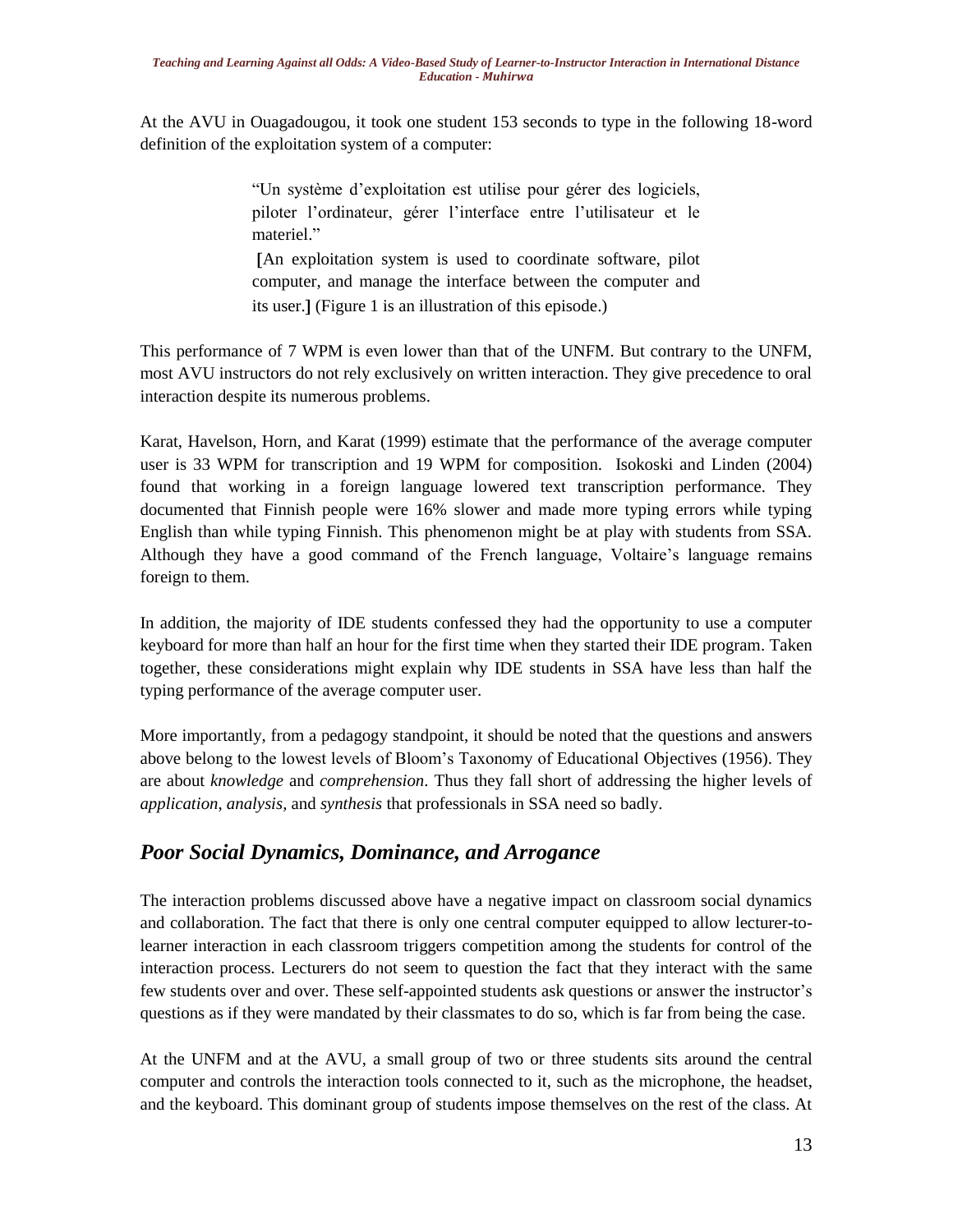the AVU and at the UNFM, all the dominant students are men. They had some familiarity with the use of computers before they started the IDE program or they were sophomores. In the absence of local tutors to moderate the interaction process, this group of students behaved as if they were the legitimate class representatives.

They set up the central computer either in the front row or in the back of the classroom (see Figure 1) and they seemed not to care about the opinion of the rest of the class. They did not allow their classmates the time necessary to ask questions or clarify their answers. The rest of the class seemed resigned to the situation, but sometimes there were sparks of disagreement and conflict.

### *Learner-to-Learner Disagreement/Conflict*

Sometimes dominant students' arrogance sparked verbal arguments or gestures such as microphone grabbing. Consider the following interaction from the video footage:

|    | Instructor:                                                                 | Is Is the explanation clear?                     |
|----|-----------------------------------------------------------------------------|--------------------------------------------------|
|    | 2. Dominant student 1:                                                      | Yes, sir, it is very clear. Thank you!           |
| 3. | Female student:                                                             | No, it is not. I have a question                 |
|    | (Speaking to dominant student 2):                                           | wanted to ask him [the distant<br>$\mathbf{I}$   |
|    |                                                                             | instructor] if he could demonstrate $(\ldots)$   |
|    |                                                                             | The group of dominant students cut her           |
|    |                                                                             | off                                              |
|    | 4. Group of dominant students (in chorus):                                  | Yéééééééé $\leftrightarrow$ disapproving murmurs |
|    |                                                                             | from the rest of the class                       |
|    | 5. Female student (protesting and frustrated): WHAT? DON'T I HAVE THE RIGHT |                                                  |

TO ASK A QUESTION? (Tape 3, AVU Bamako, 16-12-05)

The female student's comments are followed by more murmurs. Apparently frustrated, the female student bounced back on her chair, pulled her veil over her face, and withdrew. The disagreement above lasted one minute and a half. Oblivious, the distant instructor carried on with his lecture. In Bamako, nobody was listening to him. Students were busy arguing. The same thing happened in Ouagadougou. Students argued without paying attention to the lecture that was going on. Sometimes, instead of arguing, students who had something to say to the instructor would walk towards the central computer, grab the microphone from the hands of one of the dominant students, and ask their question. This happened a few times after one of the dominant students had misinformed the instructor that everything was clear and there were no questions.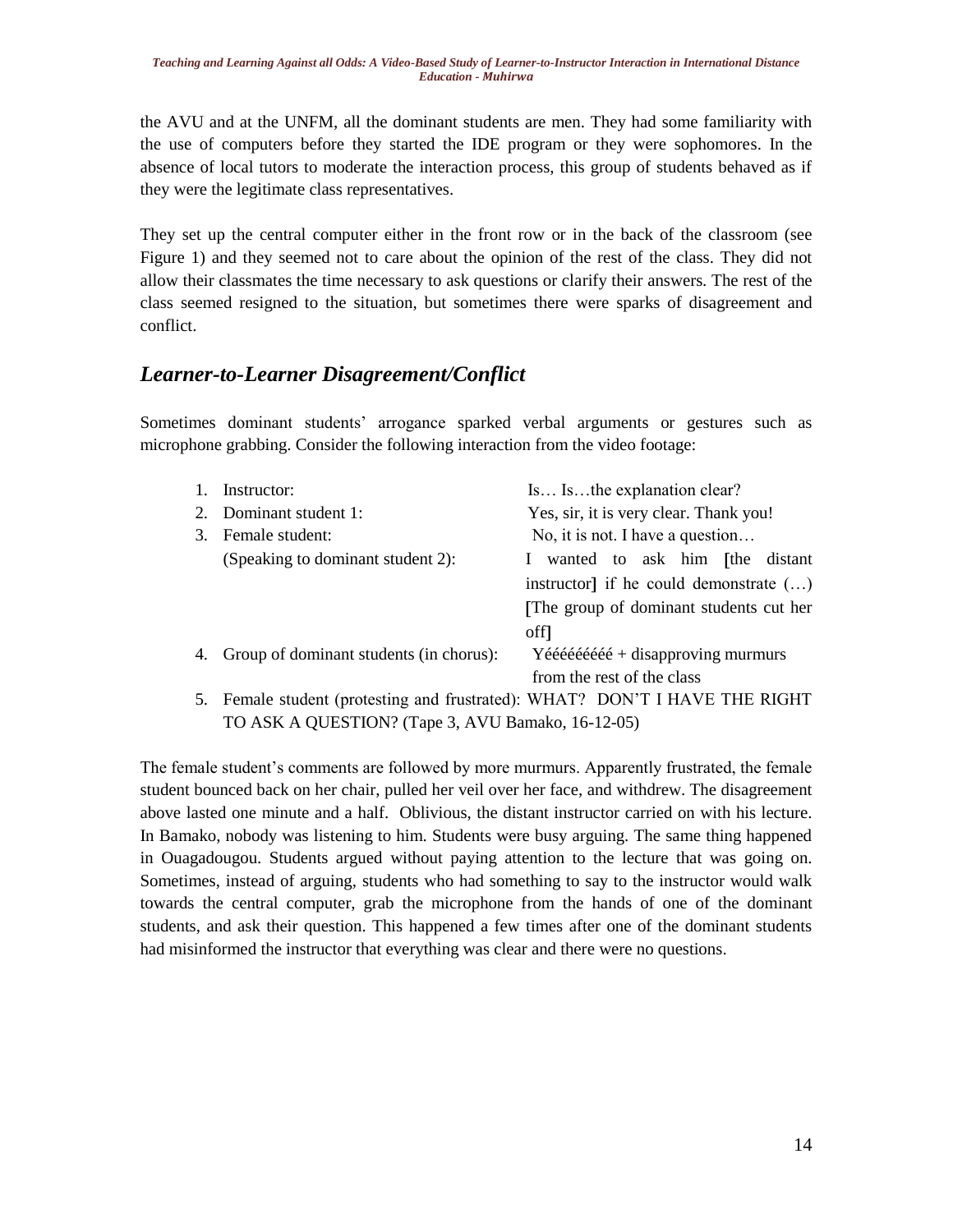

*Figure 1*. A partial view of the DE classroom setting at the AVU-Ouagadougou in Burkina Faso, where a student is typing an answer.



*Figure 2*. A partial view of the DE classroom setting at the UNFM-Bamako in Mali.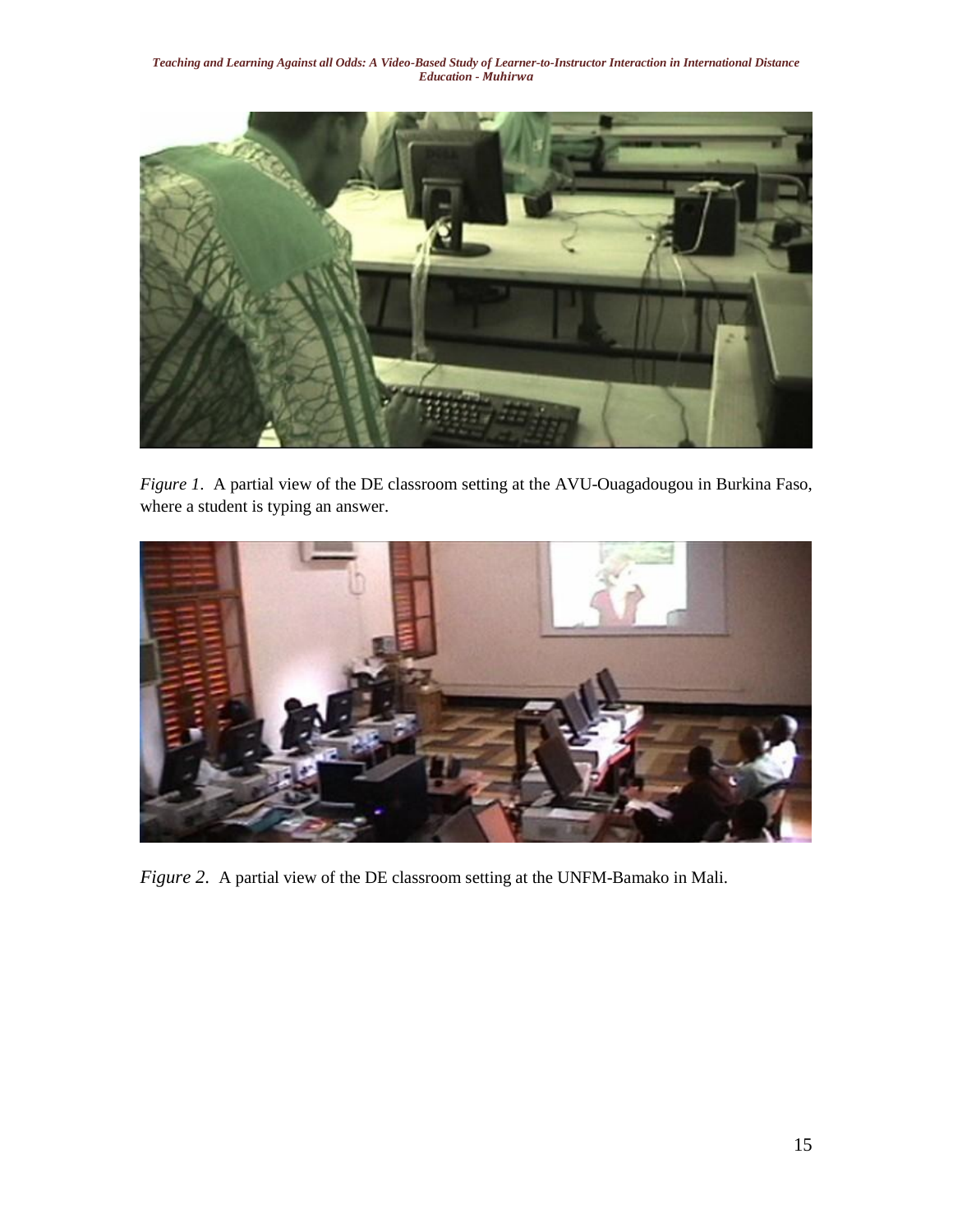#### *Learner-to-Instructor Disagreement: Withdrawal and Silent Resignation*

One student stepped forward to the microphone to ask the following question:

- 1. Student: How could you perform this operation with MathLab?
- 2. Instructor: Yes, you could perform it with MathLab.

This laconic answer triggered laugher, and the students' body language expressed scepticism. Because of the long response lag time, the answer from the instructor came when the student who had asked the question was already walking back to his seat. He threw his hands in the air in discouragement. He turned around and came back to grab the microphone from one of the dominant students:

- 3. Student: How?… How? Please, sir… The instructor attempted an explanation that lasted 3 minutes and 31 seconds. 4. Instructor: You could do the operation with MathLab if the two operations are compatible (…) Have you understood? 5. Student: We didn't understand a thing, Monsieur. That was too fast. The explanation that followed lasted 15 minutes and 25 seconds 6. Instructor: In MathLab for example (…) Is it clearer now?
- **7.** Student: Yes, sir, it is clearer.

Despite this answer, the body language of the majority of the students continued to suggest otherwise (disapproving head shaking and index finger waving). While the student interacting with the instructor was busy reassuring the instructor that his explanations were clearer, the disagreement between students became raucous. Many students angrily voiced their frustration and blamed the student who had interacted with the instructor for misrepresenting their opinion. A few students supported him. The distant instructor who did not have a clue about what was going on in the classroom in Ouagadougou was content with his interlocutor's feedback and carried on to the next activity.

### *Questioning Local Tutors' Preparedness and Students' Collaboration*

At the UNFM, although there is no direct oral instructor-to-learner interaction, disagreements occur most times during the loud reading of written answers from instructors. The following exchange happened between one female student and the local tutor:

- 1. Female student: You are reading too fast. We do not understand what you are reading.
- 2. Local Tutor : WHAT ARE YOU COMPLAINING ABOUT? I AM TRYING TO HELP YOU OUT AND YOU FIND MATTER TO COMPLAIN ABOUT!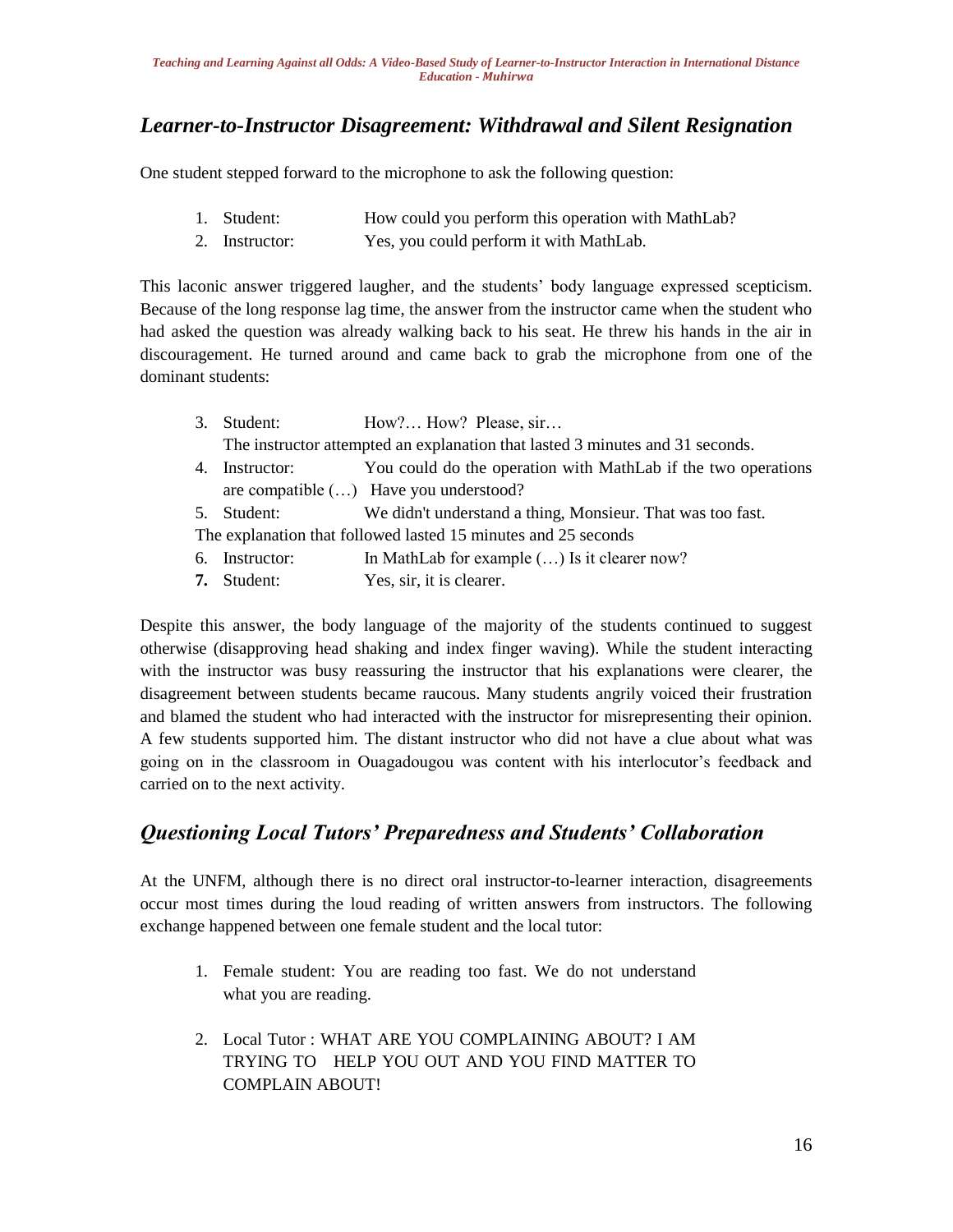3. Female student: (inaudible but apparently protesting) (UNFM Bamako, tape 1bis, 10 :12 :55 am)

Although the UNFM training program targets in-service professional nurses, it is important to point out that the so-called ‗local tutor' involved in the exchange above was a recent graduate from the local engineering school! By his own admission, he did not understand many of the medical concepts and terminology used in the courses. Thus, his role was reduced to helping students to use the central computer when typing in their questions and/or answers and reading answers to students' questions from the distant instructors.

At the AVU campuses in Mali and in Burkina Faso, the few available local tutors are graduate students in computer science. From a theoretical point of view, they are well qualified to support students in their learning task. But, as the following student-to-local tutor interaction episode shows, they are not always willing to help students:

|                              | 1. Instructor (from Canada):   | What is an exploitation system?                       |
|------------------------------|--------------------------------|-------------------------------------------------------|
|                              | 2. Student 1 (to local tutor): | The question is addressed to you, Monsieur            |
|                              | 3. Local tutor (protesting):   | Oh no! The question is addressed to you, students!    |
|                              | 4. Student 2:                  | We do not know Monsieur. We came here to learn about  |
|                              | it.                            |                                                       |
|                              |                                | How are we supposed to know before we learn about it? |
| 5. Local tutor:              |                                | Ah, too bad for you if you do not know! I I the       |
|                              |                                | question is addressed to you                          |
| 6. Instructor (from Canada): |                                | I am still waiting for your answer                    |

As revealed in many other episodes, students seemed to enjoy challenging their local tutor. Overall, this interaction episode mobilized students' attention for 4 minutes and 23 seconds. During this time, one student was bending over the computer keyboard in the back of the classroom struggling to type in a written answer (see Figure 1). A few classmates who were paying some attention to his efforts came up with contradictory suggestions to assist him. Some mocked his spelling mistakes. Rather than helping, these actions contributed to confusing him and slowing down his composition efforts and WPM counts.

This episode highlighted the extent to which local tutors seem ill-prepared and poorly motivated to handle their important student support, facilitator, and mediator roles. What is more, they had no interaction whatsoever with the distant instructors, whose teaching they were supposed to complement in the field. The episode related above happened after the settlement of a work dispute that forced the AVU management to pay arrears to in-service local tutors and to hire more local tutors.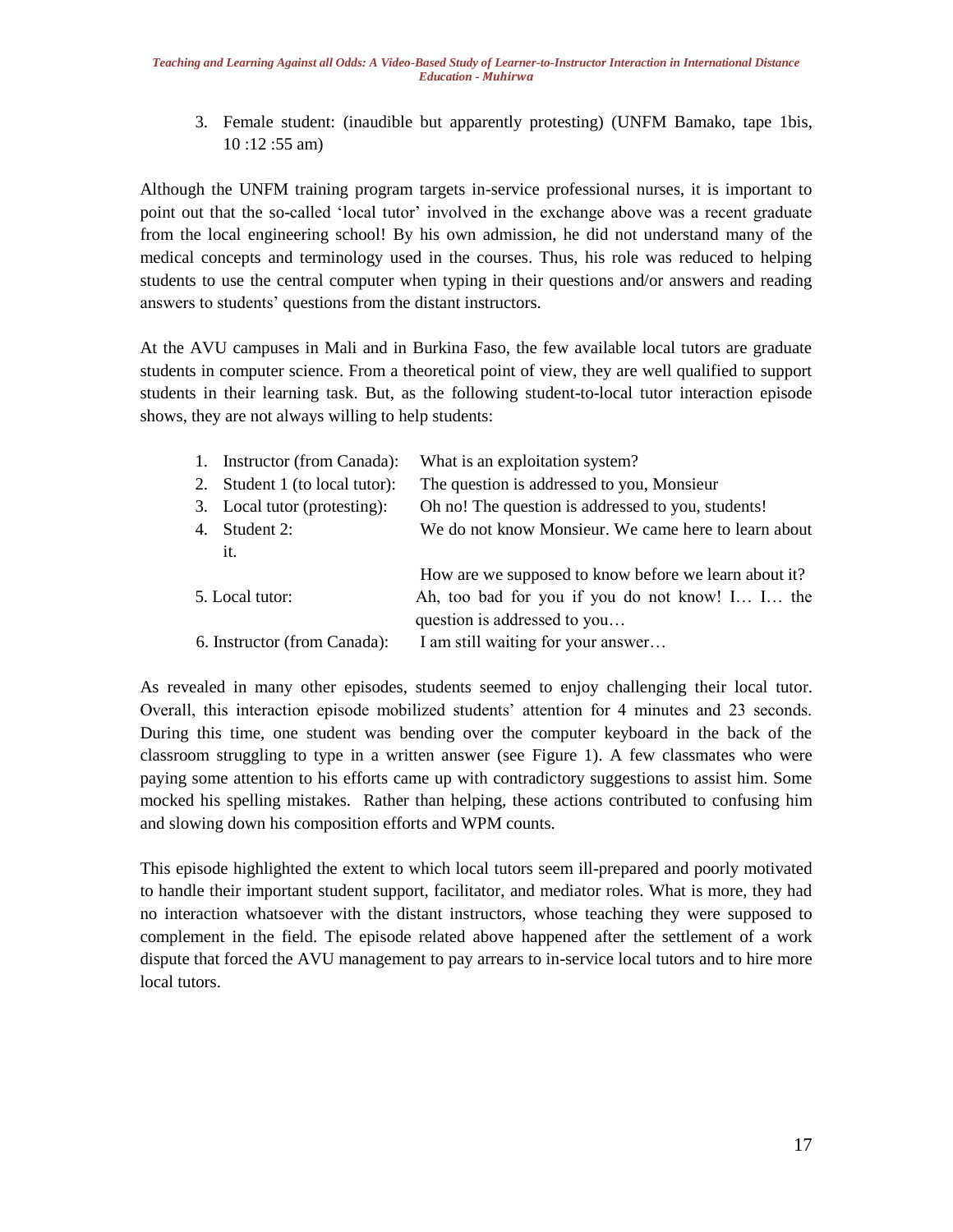# **The Way Forward**

## *Sound Pedagogy instead of "Technological Silver Bullets"*

Findings from this study have shed light on some of the reasons why IDE projects have failed to live up to their lofty promises of cost-effectiveness, cost-efficiency, and economy of scale in SSA. Despite the remarkable potential of IDE to improve learning when informed by learning theories and principles of instructional design, results from this study show how disregard for these factors resulted in technological, pedagogical, administrative, and political problems that crippled instructor-to-student interaction and thus the learning process. The low success rate and high attrition rate within IDE projects in SSA are two eloquent indicators of their poor performance. For example, the success rate of the first AVU cohort in computer science at the AVU was as low as 37% (Latulippe, 2004) and only 36% (18 out of the 50) of in-service professional nurses who had registered at the UNFM Ouagadougou in 2005 managed to graduate in 2007 (Ilboudo, 2007).

These numbers are consistent with the drop-out rate in developed countries. The worst estimations contend it is as high as 70-80% (Flood, 2002), the most conservative downplay it to 10-20% higher than on-campus learning (Carr; Frankola, 2001). Considering Tinto's contention (1982) that on-campus attrition has held constant between 40-45% over the last century this brings the conservative drop-out figure in developed countries to somewhere between 50-65%.

In addition, according to Frankola (2001), most of the reasons invoked by online learners from developed countries for dropping out are strikingly similar to the ones highlighted throughout this study: lack of time, lack of student support, lack of management oversight, poorly designed courses, substandard/inexperienced instructors, and individual learning preferences.

However, given the number of additional technological, socio-economical, political, and cultural challenges highlighted in this study, the similarities between online learning in SSA and in developed countries might be misleading if it is not situated in its systemic political and ideological landscape. Although it is important to salute some genuine success stories that have helped people in developing countries tremendously over the last half century, most foreign aidfunded projects in SSA seem to be designed and implemented according to donor countries' "massive assumptions" (Foster, 1967) and self-interest (Easterly 2007). Thus, although they are poorly accountable, they tend to inflate their outcomes and "tell performance stories" (Mayne, 2004), which seems to have been the case with IDE projects in SSA (Asunka, 2008; Muhirwa, 2008). For example, the AVU continued to paint a rosy picture of its performance and prospects in SSA despite its numerous weaknesses and the recent interventions by funders to resuscitate it.

Findings from this study are consistent with the conclusions reached by the Working Group on Canada's Policy with Regard to Agricultural Biotechnology and Developing Countries (2005). While recognizing the potential of science and technology to foster the development of SSA, the Working Group issued this warning: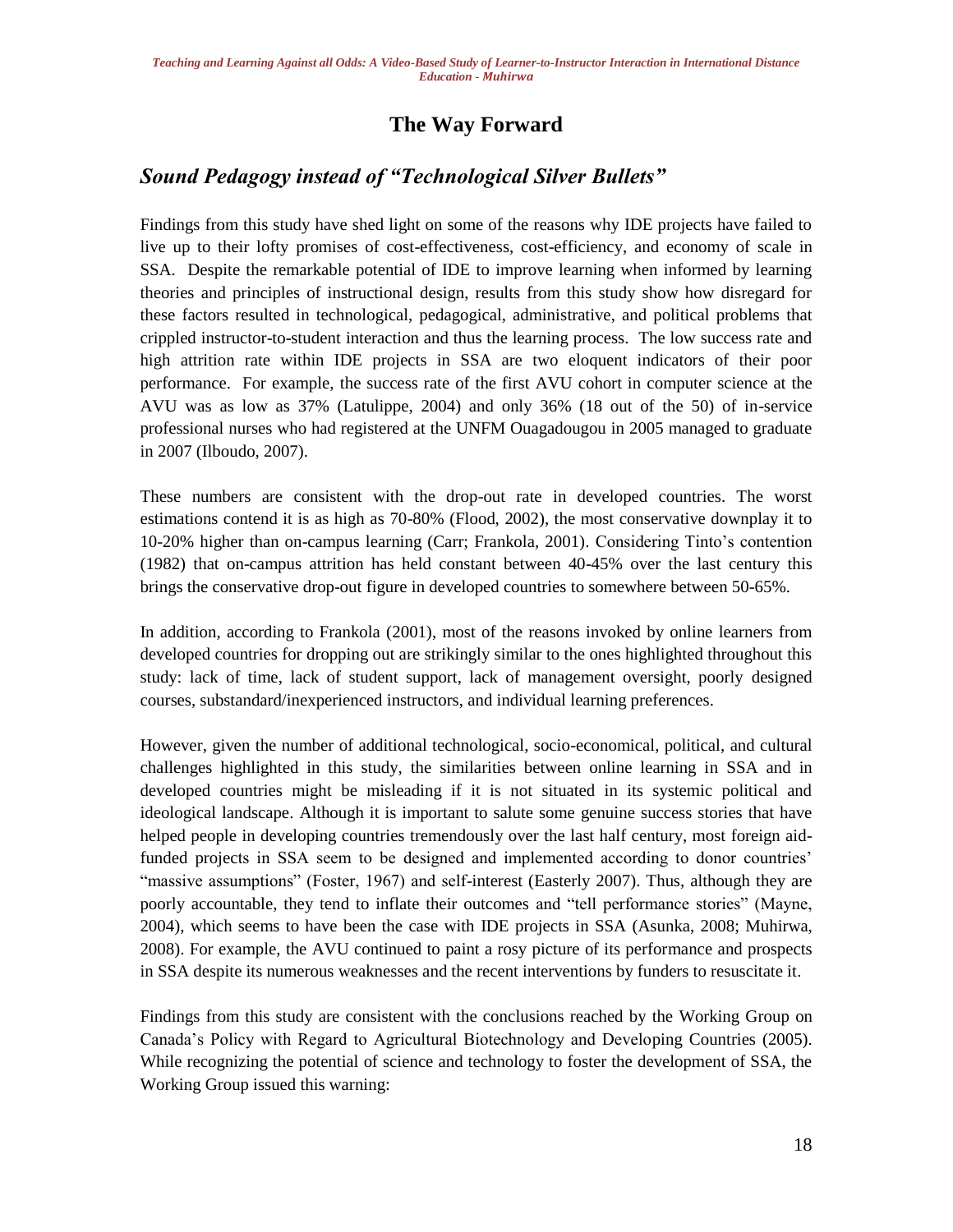As with most interventions, however, "context" is everything. If new technologies are introduced into a foreign environment in the absence of a clearly understood demand and careful preparation (…) there is every risk that the tool will take priority over the purpose. (p.1)

#### *Revisiting the Educational Potential of Traditional Technologies?*

It appears that history has repeated itself. Head (1974) deplored how costly technical equipment siphoned the lion's share of funding destined to the development of radio in SSA to the detriment of research on its remarkable educational and social mobilization potential. More than three decades of hindsight give ample credibility to Berman (2008) when she argues the following:

> Instead of merely transposing western approaches to distance education in developing countries, the developed world can learn from uses of radio in developing countries, and that the medium deserves greater attention as a means of giving educational opportunity to rural, isolated people worldwide. (p. 1)

This argument echoes my own experience. While growing up in the African Great Lakes region during the seventies and eighties, I had the privilege to witness first-hand the huge audience for radio dramas such as the *Kapalata* series, broadcast in Swahili from Radio Bukavu (South Kivu province, DRC), *Ninde?,* and *Ikinamico,* broadcast respectively by Radio Burundi and Radio Rwanda. The plots of these dramas would linger for weeks, feeding conversation, amusement, or argument at school, in the fields, or at social gatherings. Unfortunately, this potential was hardly exploited in any meaningful manner to address the myriad of development problems that plagued the region. In 1994 the world was horrified to learn how devilishly efficient a hate radio campaign was in fuelling the killings during the Rwandan genocide. In just three months, hundreds of thousands of Rwandans had been killed. More recently and in much less tragic circumstances, I witnessed the extent to which radio was an incomparably efficient tool for public education and social mobilization while working as media, advocacy and research coordinator for a Canadian International Development Agency (CIDA)-funded project to fight against child trafficking in Mali, Burkina Faso, Guinea, and Côte d'Ivoire.

With political will, pedagogy, instructional design know-how, and only a fraction of the resources dedicated to ICT-based IDE, it would be possible to transform traditional media such as radio and video into productive educational technologies in SSA and in oral cultures around the world.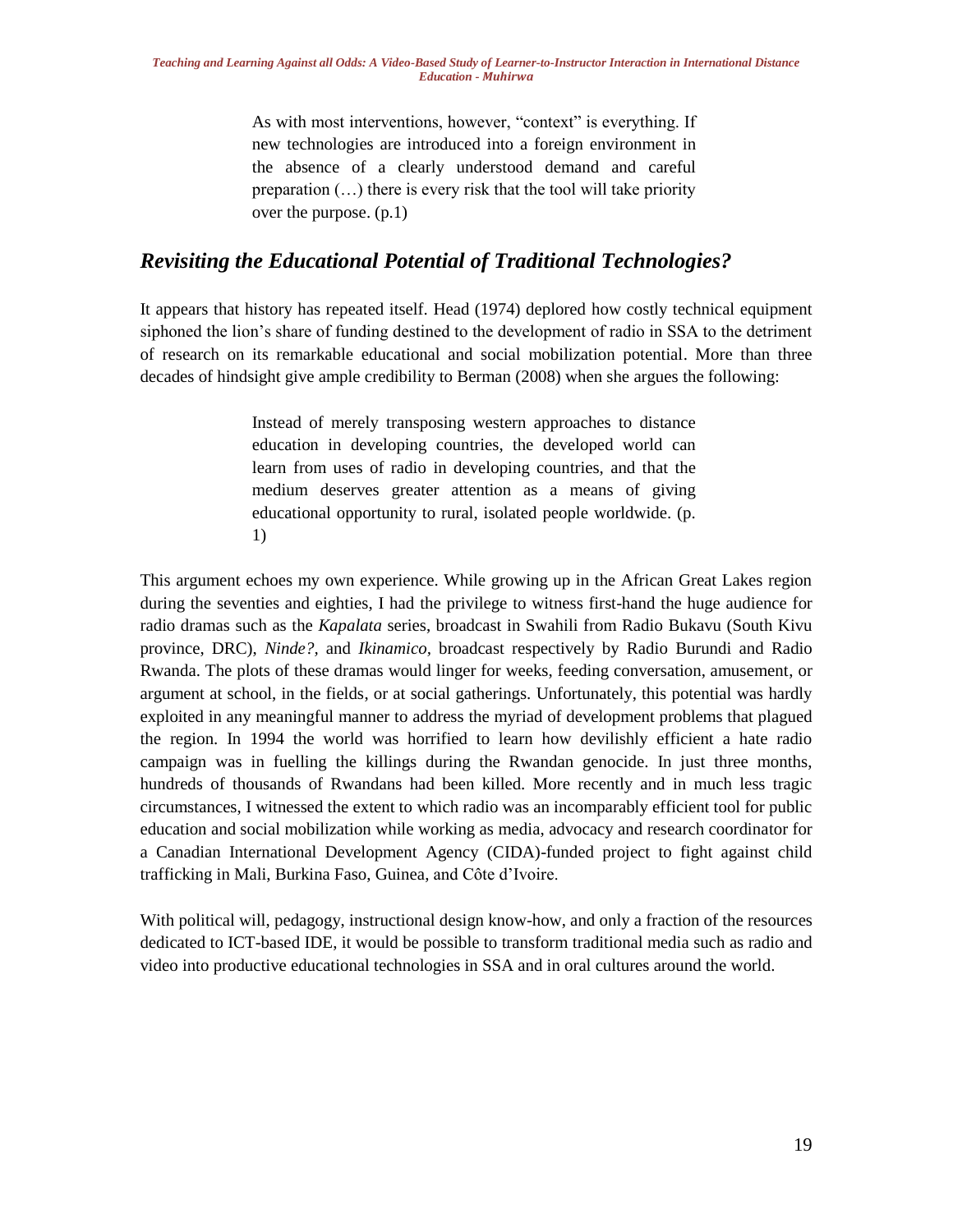#### **References**

- Amutabi, M.N., & Oketch, M.O. (2003). Experimenting in distance education: The African Virtual University (AVU) and the paradox of World Bank in Kenya. *International Journal of Educational Development, 23*, 57-73.
- Asunka, S. (2008). Online learning in higher education in sub-Saharan Africa: Ghanaian university students experiences and perceptions. *International Review of Research in Open and Distance Learning*, *9*(3). Retrieved Jan, 2009, from <http://www.irrodl.org/index.php/irrodl/article/view/588/1136>
- Assié-Lumumba, N. T. (Ed.). (2004). Cyberspace, distance education and higher education in developing countries: Old and emergent issues of access, pedagogy and knowledge production. *International Studies in Sociology and Social Anthropology, 94*. Leiden: Brill.
- Bateman, P. (2004). *A position paper for the instructional technology and design unit at the AVU*. Nairobi: The AVU.
- Berman, S.D. (2008). The return of educational radio? *International Review of Research in Open and Distance Learning*, *9*(2). <http://www.irrodl.org/index.php/irrodl/article/view/563/1038>
- Bloom, B.S., Englehart, M.D., Furst, E.J., Hill, W.H., & Krathwohl, D.R. (1956). *Taxonomy of educational objectives: The classification of educational goals. Handbook I: Cognitive domain.* White Plains, NY: Longman.
- Carr, S. (2000). As distance education comes of age, the challenge is keeping the students. *The Chronicle of Higher Education, 23*, p. A39. Retrieved November, 2008, from<http://chronicle.com/free/v46/i23/23a00101.htm>
- Clark, J.M., & Paivio, A. (1991). Dual coding theory and education. *Educational Psychology Review*, *3*(3) 149-170.
- Dhanarajan, G. (2001). Distance education: Promise, performance and potential. *Open Learning 16*(1).
- Easterly, W. (2006). *The white man's burden: Why the West's efforts to help the rest have done so much ill and so little good*. New York: Penguin Press.
- Erikson, F. (2006). Definition and analysis of data from videotape: Some research procedures and their rationales. In J. L. Green, G. Camilli, & P. B. Elmore (Eds.), *Complementary methods in education research.* Mahwah, NJ: Lawrence Erlbaum.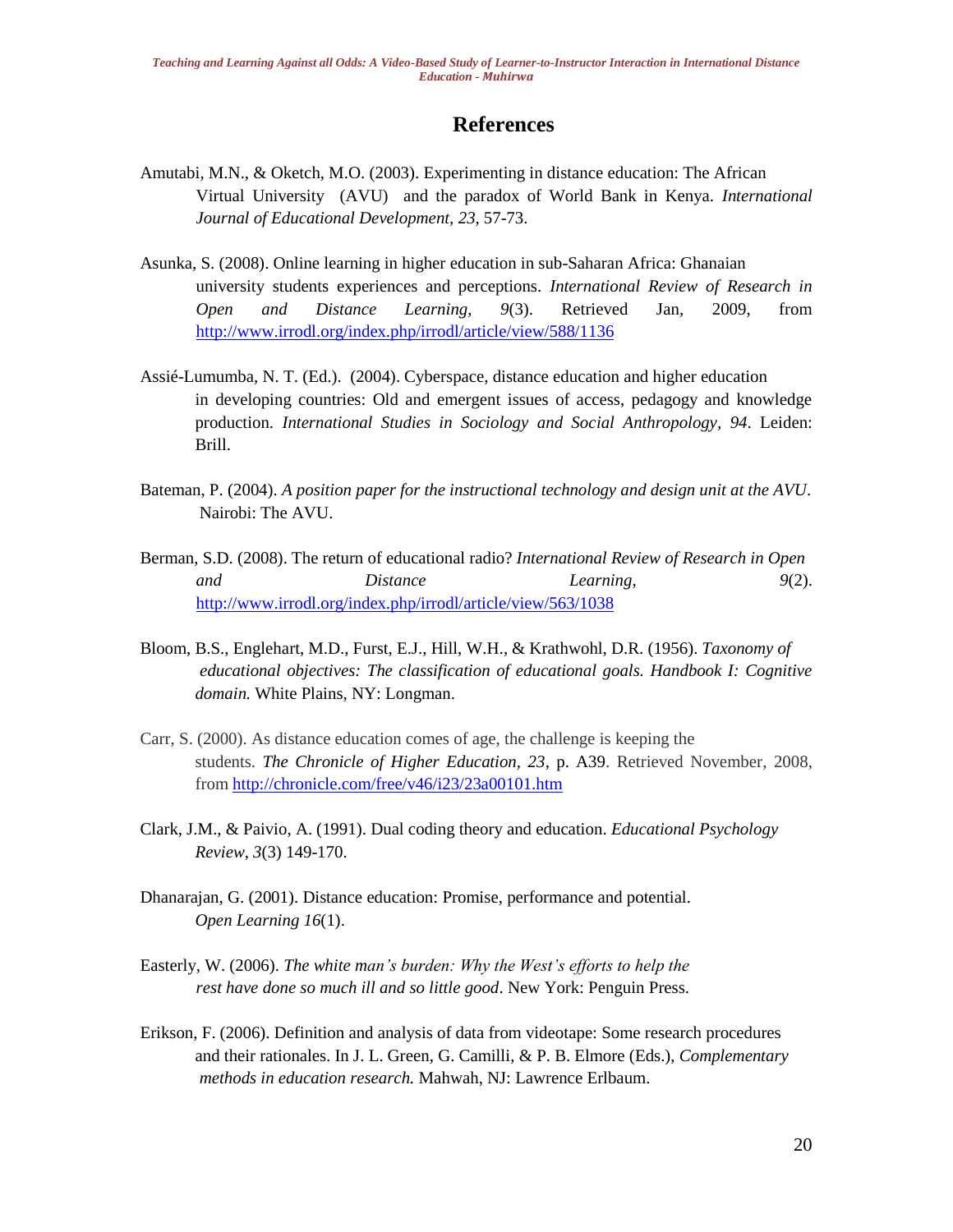- Flood, J. (2002) Read all about it: Online learning facing 80% attrition rates. *Turkish Online Journal of Distance Education (TOJDE)*, *3*(2). Retrieved October, 2008, from <http://tojde.anadolu.edu.tr/tojde6/articles/jim2.htm>
- Foster, G. (1967). *Applied anthropology*. Boston: Little, Brown and Company.
- Frankola, K. (2001). Why online learners dropout. *Workforce,* October 10*,* 53-63.
- Fulford, C., & Zang, S. (1993). Perceptions of interactions: The critical predictor in distance education. *The American Journal of Distance Education*, *7*(3), 8-21.
- Gakio, K. (2006). *African tertiary institutions connectivity survey (ATICS). 2006 report*. Ottawa: IDRC. Retrieved August, 2009, from <http://www.aau.org/renu/docs/ATICS2006.pdf>
- Gunawardena, L., Lowe, C., & Anderson, T. (1997). Interaction analysis of a global online debate and the development of a constructivist interaction analysis model for computer conferencing. *Journal of Educational Computing Research*, *17*(4), 395-429.
- Gunawardena, C.N., & Zittle, F.J. (1997). Social presence as a predictor of satisfaction within a computer-mediated conferencing environment. *The American Journal of Distance Education*, *11*(3), 8-25.
- Hannafin, M.J. (1989). Interaction strategies and emerging instructional technologies: Psychological perspectives. *Canadian Journal of Educational Communication, 18*(3), 167-169.
- Head, S. W. (1974) (Ed.). *Broadcasting in Africa: A continental survey of radio and television.*  Philadelphia: Temple University Press.
- Heath, S. B. (1983). *Ways with words: Language, life, and work in communities and classrooms.* New York: Cambridge University Press.
- Hillman, D.C., Willis, D.J., Gunawardena, C.N. (1994). Learner-interface interaction in distance education. An extension of contemporary models and strategies for practitioners. *The American Journal of Distance Education*, *8*(2), 30-42.
- Ilboudo, J.B. (2007). Université de Ouagadougou Université Numérique Francophone Mondiale: Un bel exemple de coopération interuniversitaire. Retrieved August, 2009, from [http://www.univ](http://www.univ-ouaga.bf/html/actualites/cq_de_presse/articles/frSignatureConvention_UoUnfm.html)[ouaga.bf/html/actualites/cq\\_de\\_presse/articles/frSignatureConvention\\_UoUnfm.html](http://www.univ-ouaga.bf/html/actualites/cq_de_presse/articles/frSignatureConvention_UoUnfm.html)
- Insung, J., Seonghee, C., Cheolil, L., & Junghoon, L. (2002). Effects of different types of interaction on learning achievement, satisfaction and participation in web-based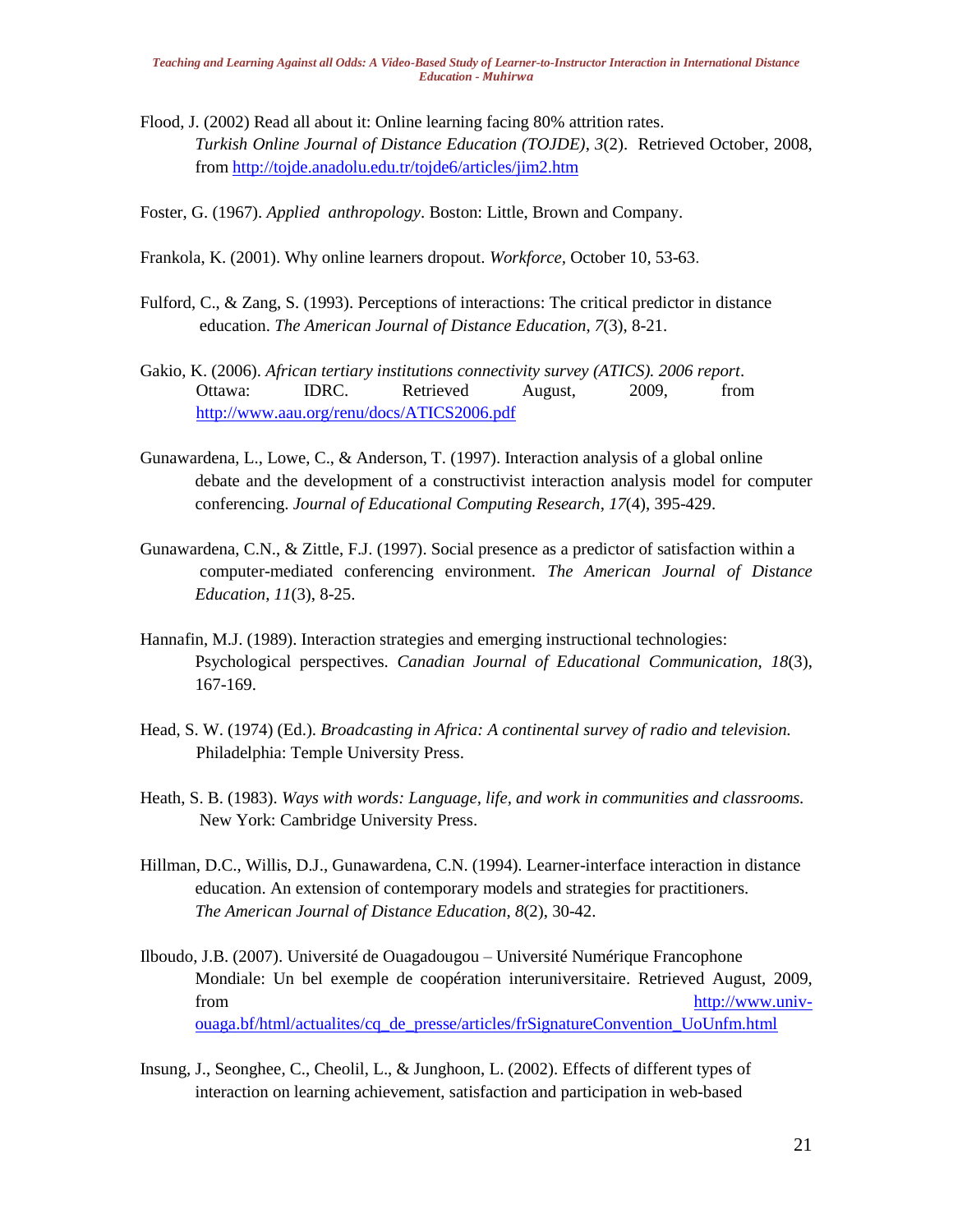instruction. *Innovations in Education and Teaching International*, *39*(2), 153-162.

- Isokoski, P., & Linden, T. (2004). Effect of foreign language on text transcription performance: Finns writing English. *Procceedings of NordiCHI*, 109-112.
- Jorgensen, D.W. (2006). One size doesn't fit all: Achieving accountability through application of learning patterns. In R. R. Sims & J. Sims (Eds.), *Learning styles and learning: A key to meeting the accountability demands in education*. New York: Nova Science Publishers.
- Karat, C.M., Havelson, C., Horn, D., & Karat, J. (1999). Patterns of entry and correction in large vocabulary continuous speech recognition systems. *CHI 99 Conference Proceedings, USA,* 568-575.
- Kress, G. (2003). *Literacy in the new media age*. London: Routledge.
- Latulippe, J.G. (2004). *VISAF I: Le Virtuel au service de l'Afrique francophone: Évaluation du projet VISAF*. Ottawa: AUCC/ACDI.
- Leahy, W., Cooper, G., & Sweller, J. (2004). Interactivity and the constraints of cognitive load theory. In A. Peacock & A. Cleghorn (Eds.), *Missing the meaning: The development and the use of print and non-print text materials in diverse school settings.* New York: Palgrave MacMillan.
- Lentell, H . (2003). The importance of the tutor in open and distance learning. In A. Tait & A. Mill (Eds.), *Rethinking learner support in distance education* (pp. 64-75)*.* London: Routledge.
- Loiret, P.- J. (2005). *L'Université virtuelle africaine, histoire d'une mise en scène. Mémoire de maîtrise non publié*. Université de Rouen, France.
- Matthewson, C. (1994). Whose development, whose needs? Distance education practice and politics in the South Pacific. *Journal of Distance Education/Journal de l'Enseignement à Distance, 9*(2).
- Mayne, J. (2004). Reporting on outcomes: Setting performance expectations and telling performance stories. *The Canadian Journal of Program Evaluation*, *19*(1), 31-59.
- Moodie, T. (2003) Alternative ways of knowing. Doing justice to non-Western intellectual traditions in a postmodern era. *Journal of Education*, *31*. Retrieved Nov, 2008, from <http://www.ukzn.ac.za/joe/joepdfs/joe%2031%20moodie.pdf>
- Moore, M.G. (1997). Theory of transactional distance. In D. Keegan (Ed.), *Theoretical principles of distance education* (pp. 22-38). London: Routledge.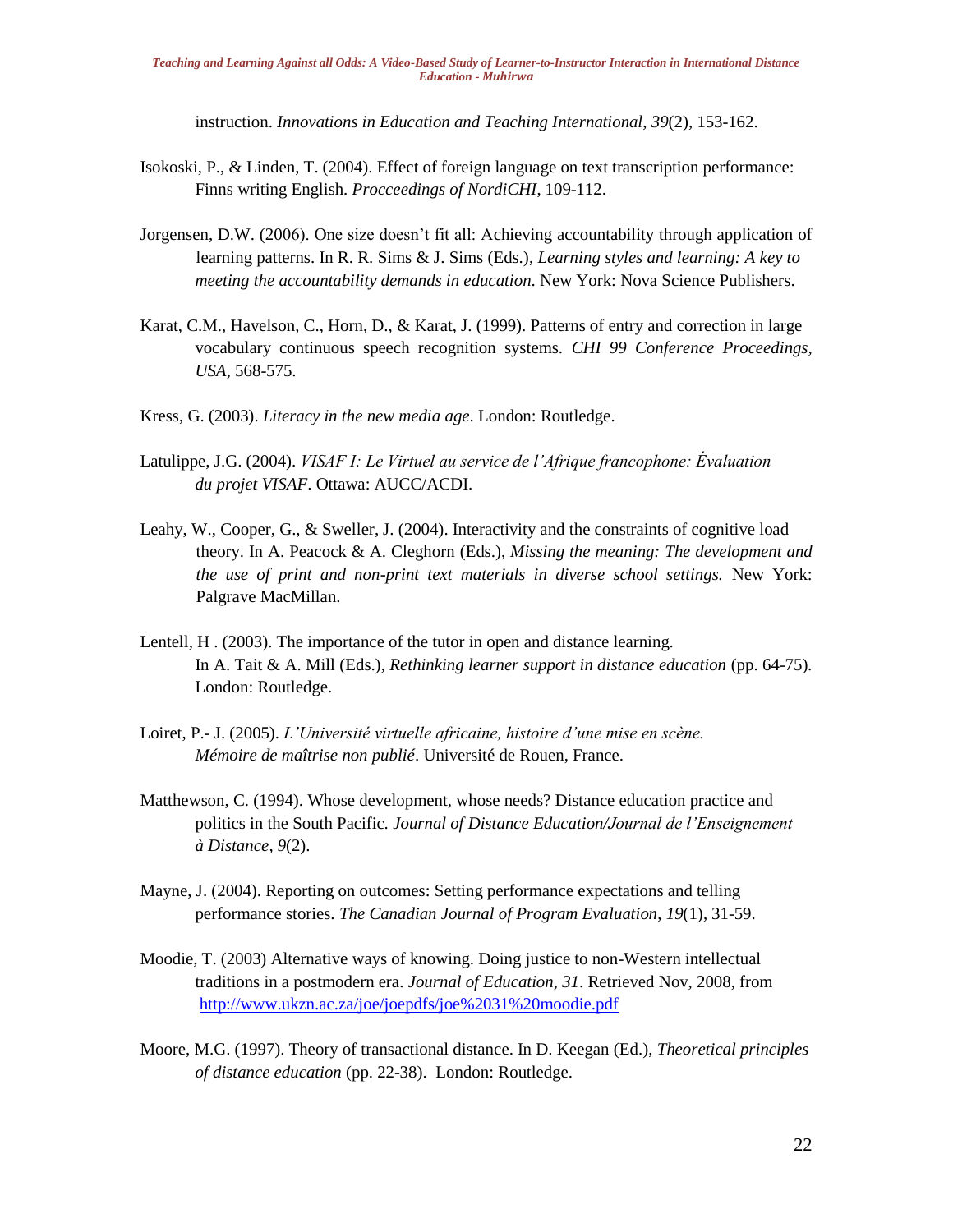- Moore, M.G. (1989). Editorial: Three types of interaction. *The American Journal of Distance Education, 3*(2), 1-6.
- Muhirwa, JMK (2008). *The performance of foreign aid-funded distance learning projects in sub-Saharan Africa : A Qualitative analysis*. Unpublished doctoral dissertation, Concordia University, Montreal, Canada.
- Munene, I. I. (2007). Experimenting in distance education: The African Virtual University (AVU) and the paradox of World Bank in Kenya—A rejoinder. *International Journal of Educational Development*, *27*(1), 77-85.
- Nastasi, B.K. (1999). Audiovisual methods in ethnography. In J.J. Schensul, M.D. LeCompte, B.K. Nastasi, & S.T. Borgatti (Eds.), *Enhanced audiovisual methods: Audiovisual techniques, focused groups, interviews and elicitation techniques* (pp. 1-50). London: Altamira.
- Reeves, T. (1999). *Keynote address*. ED-MEDIA 1999 World Conference on Educational Multimedia, Hypermedia and Telecommunications, Seattle, Washington.
- Rogoff, B. (1995). Observing sociocultural activity on three planes: Participatory appropriation, guided participation, and apprenticeship. In J. Wertsch, P. Del Rio, & A. Alvarez (Eds.), *Sociocultural study of mind* (pp. 139-164). New York: Cambridge University Press.
- Steiner, R., Nyaska, T., Jensen, M., & Karanja, G. (2004). *African tertiary institution connectivity survey (ATICS)*. Washington, DC: The World Bank Institute. Retrieved October, 2008, from <http://www.dgroups.org/groups/cgiar/InternetAfrica/docs/ATICS2004Report.pdf?ois=no>
- Sy, J. H. (2004). Partnership in higher education in Africa: Communication implications beyond the 2000s. In N. T. Assié-Lumumba (Ed.), *Cyberspace, distance education and higher education in developing countries: Old and emergent issues of access, pedagogy and knowledge production* (pp 57-90). Leiden: Brill.
- Sweller, J., Van Marriënboer, J.J.G., & Pass, F.G.W.C. (1998). Cognitive architecture and instructional design. *Educational Psychology Review*, *10*, 251-296.
- The Working Group on Canada's Policy with Regard to Agricultural Biotechnology and Developing Countries. (2005). *No more technological "silver bullets": A policy brief on Canada's role in Africa's agricultural underdevelopment*. Retrieved March, 2008, from [http://www.interpares.ca/en/publications/pdf/no\\_more\\_silver\\_bullets.pdf](http://www.interpares.ca/en/publications/pdf/no_more_silver_bullets.pdf)
- Tinto, V. (1982). Limits of theory and practice in student attrition. *Journal of Higher Education*, *53*(6), 687-700.